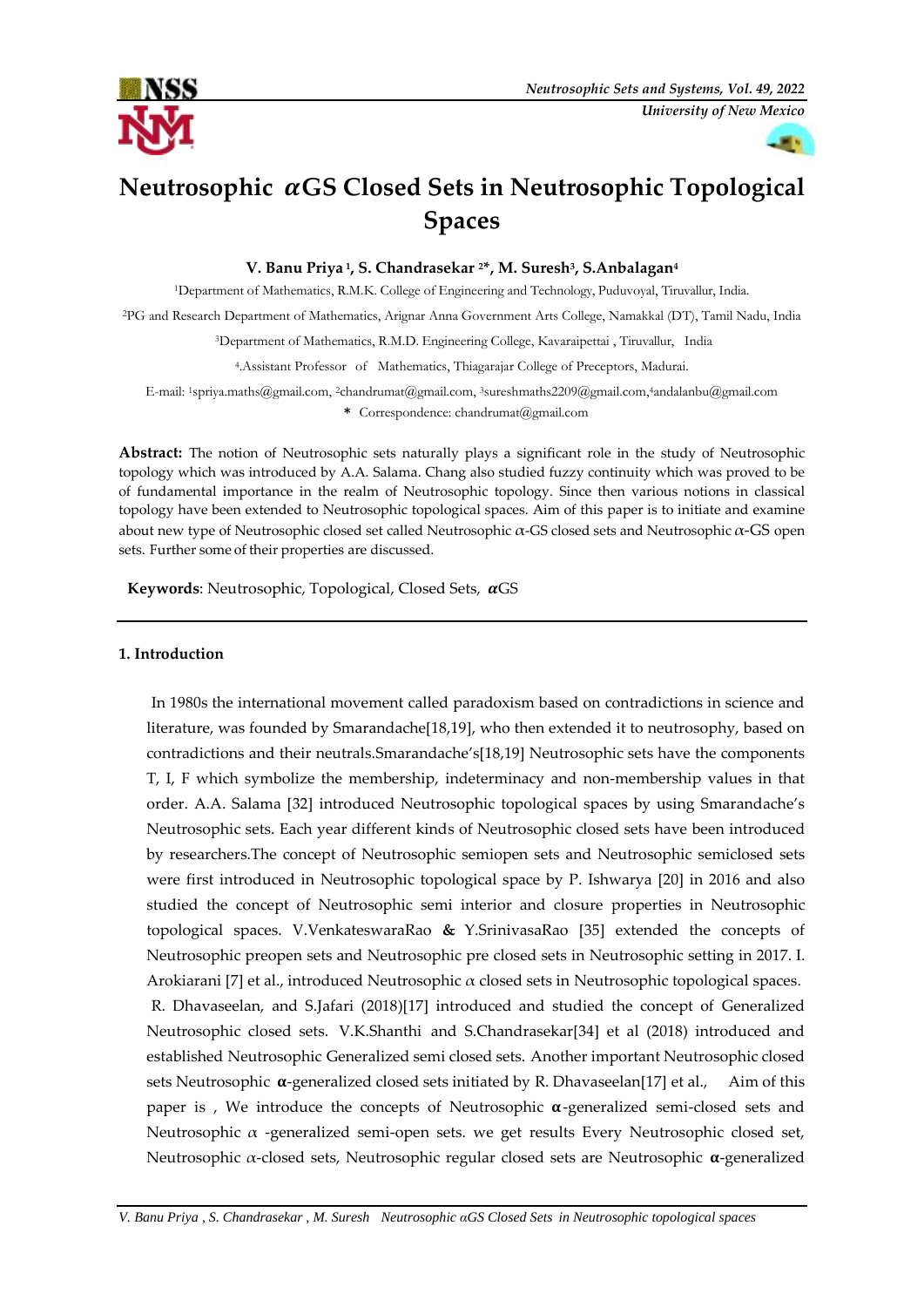semi-closed sets. Also, every Neutrosophic α-generalized semi-closed sets is Neutrosophic α-generalized closed sets, Neutrosophic generalized α- closed sets, and Neutrosophic generalized semi-closed sets. Neutrosophic  $\alpha$ -generalized semi-closed sets independent with Neutrosophic pre-closed sets, Neutrosophic b closed sets, Neutrosophic semi pre-closed sets and Neutrosophic generalized closed sets. We obtain their properties and relationship between other Neutrosophic closed sets.. Also, we discussed their properties and relationships.

#### **2. Preliminaries**

**Definition 1.1 [18,19]** Let  $N^X$  be a non-empty fixed set. A Neutrosophic set  $V_1^*$  in  $N^X$  is a object having the form  $V_1^* = \{(x, \mu_{V_1^*}(x), \sigma_{V_1^*}(x), \nu_{V_1^*}(x)) | x \in N^x \}$  where the function  $\mu_{V_1^*}(x): N^X \to [0,1]$  degree of membership (namely  $\mu_{V_1^*}(x)$ ),  $\sigma_{V_1^*}(x)$  denotes the indeterminancy and the function  $v_{V_1^*}(x)$ :  $N^X \to [0,1]$  denotes the degree of non-membership (namely  $v_{V_1^*}(x)$ ) of each element  $x \in N^X$ to the set  $V_1^*$  respectively.

**Definition 1.2 [18,19].** Let  $V_1^*$  and  $V_2^*$  be NSs of the form  $V_1^* = \{(x, \mu_{V_1^*}(x), \sigma_{V_1^*}(x), \nu_{V_1^*}(x)) | x \in N^x\}$ and  $V_2^* = \{(x, \mu_{V_2^*}(x), \sigma_{V_2^*}(x), \nu_{V_2^*}(x)) | x \in N^x\}$ . Then

- 1.  $V_1^* \subseteq V_2^*$  iff  $\mu_{V_1^*}(x) \le \mu_{V_2^*}(x)$ ,  $\sigma_{V_1^*}(x) \le \sigma_{V_2^*}(x)$  and  $\nu_{V_1^*}(x) \ge \nu_{V_2^*}(x)$  for all  $x \in N^x$
- 2.  $V_1^* = V_2^*$  iff  $V_1^* \subseteq V_2^*$  and  $V_2^* \subseteq V_1^*$
- 3.  $V_1^{*c} = \{(x, v_{V_1^*}(x), 1 \sigma_{V_1^*}(x), \mu_{V_1^*}(x)) | x \in N^x \}$
- 4.  $V_1^* \cap V_2^* = \{(x, \mu_{V_1^*}(x) \land \mu_{V_2^*}(x), \sigma_{V_1^*}(x) \land \sigma_{V_2^*}(x), \nu_{V_1^*}(x) \lor \nu_{V_2^*}(x)\} | x \in N^x \}$
- 5.  $V_1^* \cup V_2^* = \{(x, \mu_{V_1^*}(x) \lor \mu_{V_2^*}(x), \sigma_{V_1^*}(x) \lor \sigma_{V_2^*}(x), \nu_{V_1^*}(x) \land \nu_{V_2^*}(x)\} | x \in N^x\}$

**Definition 1.3 [32].** A Neutrosophic topology (NT in short) on N<sup>x</sup> is a family N<sup>t</sup> of NS in N<sup>x</sup> satisfying the following axioms.

1.  $0_N, 1_N \in N^{\tau}$ 

2.  $J_1 \cap J_2 \in N^{\tau}$  for any  $J_1, J_2 \in N^{\tau}$ 

3.  $\cup$   $J_i \in N^{\tau}$  for any family  $\{J_i | i \in j\} \subseteq N^{\tau}$ 

In this case, the pair  $(N^X, N^{\tau})$  is called a Neutrosophic topological space (NTS in short) and any NS in N<sup>t</sup> is known as an Neutrosophic open set (NOS) in  $N^X$ . The complement  $V_1^{*c}$  of a NOS  $V_1^*$  in a NTS  $(N^X, N^{\tau})$  is called a Neutrosphic closed set (NCS) in  $N^X$ .

**Definition 1.4 [32].** For any NSs  $V_1^*$  and  $V_2^*$  in  $(N^X, N^T)$ , we have

$$
1. N^{\text{int}}(V_1^*) \subseteq V_1^*
$$

$$
2. V_1^* \subseteq \mathrm{N}^{\mathrm{cl}}(V_1^*)
$$

3. 
$$
V_1^* \subseteq V_2^* \implies N^{\text{int}}(V_1^*) \subseteq N^{\text{int}}(V_2^*)
$$
 and  $N^{\text{cl}}(V_1^*) \subseteq N^{\text{cl}}(V_2^*)$ 

4.  $N^{\text{int}}(N^{\text{int}}(V_1^*)) = N^{\text{int}}(V_1^*)$ 

- 5.  $N^{cl}(N^{cl}(V_1^*)) = N^{cl}(V_1^*)$
- 6.  $N^{cl}(V_1^* \cup V_2^*) = N^{cl}(V_1^*) \cup N^{cl}(V_2^*)$
- 7.  $N^{int}(V_1^* \cap V_2^*) = N^{int}(V_1^*) \cap N^{int}(V_2^*)$

**Proposition 1.5 [32].** For any NS  $V_1^*$  in  $(N^X, N^{\tau})$ , we have

1.  $N^{int}(0_N) = 0_N$  and  $N^{cl}(0_N) = 0_N$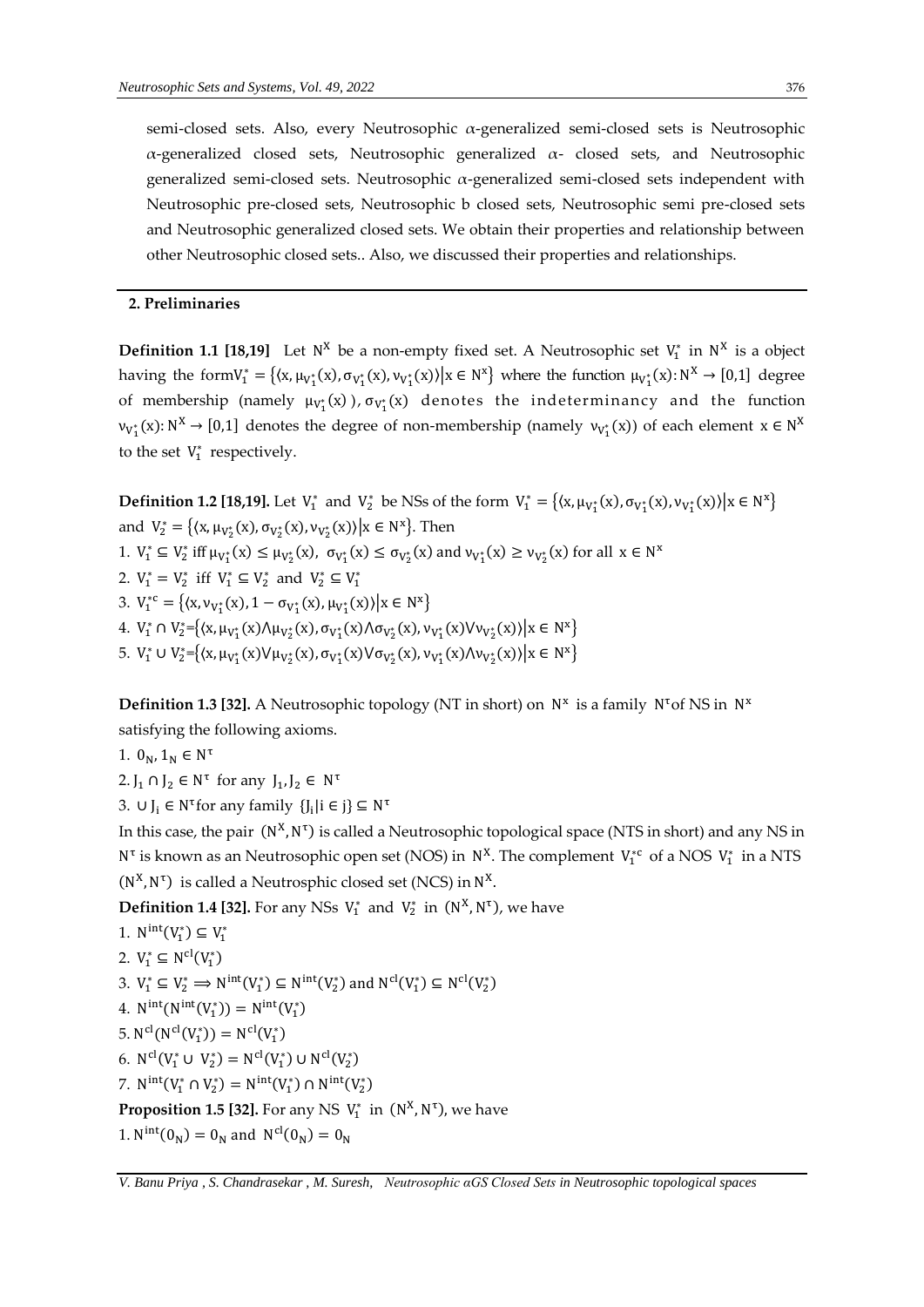2.  $N^{int}(1_N) = 1_N$  and  $N^{cl}(1_N) = 1_N$ 

- 3.  $(N<sup>int</sup>(V<sub>1</sub><sup>*</sup>))<sup>c</sup> = N<sup>cl</sup>(V<sub>1</sub><sup>*</sup><sup>c</sup>)$
- 4.  $(N^{cl}(V_1^*))^c = N^{int}(V_1^{*c})$

**Definition 1.6.** A NS  $V_1^* = \langle x, \mu_{V_1^*}, \sigma_{V_1^*}, \nu_{V_1^*} \rangle$  in a NTS  $(N^X, N^T)$  is called as

1. Neutrosophic regular closed set [7] (N(R)CS in short) if  $V_1^* = N^{cl}(N^{int}(V_1^*))$ 

- 2. Neutrosophic α-closed set [7] (N(α)CS in short) if N<sup>cl</sup>(N<sup>int</sup>(N<sup>cl</sup>(V<sub>1</sub><sup>\*</sup>))) ⊆ V<sub>1</sub><sup>\*</sup>
- 3. Neutrosophic semi closed set [20] (N(S)CS in short) if  $N<sup>int</sup>(N<sup>cl</sup>(V<sub>1</sub><sup>*</sup>)) \subseteq V<sub>1</sub><sup>*</sup>$
- 4. Neutrosophic pre-closed set [35] (N(P)CS in short) if  $N^{cl}(N^{int}(V_1^*)) \subseteq V_1^*$
- 5. Neutrosophic b-closed set [23] (N(b)CS in short) if  $N^{cl}(N^{int}(V_1^*)) \cap N^{int}(N^{cl}(V_1^*)) \subseteq V_1^*$

## **Definition 1.7.** A NS  $V_1^*$  of a NTS  $(N^X, N^T)$  is a

1. Neutrosophic semi preopen set [17] (N(SP)OS) if there exists a N(P)OS  $V_2^*$  such that  $V_1^* \subseteq (V_1^*)$  $N^{\text{cl}}(V_2^*)V_1^*$ 

2. Neutrosophic semi pre closed set (N(SP)CS) if there exists a N(P)CS  $V_2^*$  such that  $N^{int}(V_2^*) \subseteq V_1^* \subseteq$  $V_2^*$ 

**Definition 1.8.** Let  $V_1^*$  be a NS in  $(N^X, N^T)$ , then Neutrosophic semi interior of  $V_1^*$   $(N^{Sint}(V_1^*)$  in short) and Neutrosophic semi closure of  $\ V_1^*({\rm N}^{\rm Scl}(V_1^*)$  in short) are defined as 1.  $N^{Sint}(V_1^*) = U \{H | H \text{ is a N}(S) \text{OS in } N^X \text{ and } H \subseteq V_1^* \}$ 2.  $N^{Scl}(V_1^*) = \cap \{G|G \text{ is a } N(S)CS \text{ in } N^X \text{ and } V_1^* \subseteq G\}$ 

**Definition 1.9.** Let  $V_1^*$  be a NS in  $(N^X, N^{\tau})$ , then Neutrosophic semi pre interior of  $V_1^*$   $(N^{SPint}(V_1^*)$ in short) and Neutrosophic semi preclosure of  $\,V^*_1\,(\mathrm{N}^\mathrm{SPol}(V_1^*)\,$  in short) are defined as 1.  $N^{Split}(V_1^*) = \cup \{E|E \text{ is a N}(S)POS \text{ in } N^X \text{ and } E \subseteq V_1^*\}$ 2.  $N^{SPcl}(V_1^*) = \cap \{K | K \text{ is a } N(S) PCS \text{ in } N^X \text{ and } V_1^* \subseteq K\}$ 

**Definition 1.10.** Let  $V_1^*$  be an NS of a NTS  $(N^X, N^{\tau})$ . Then

1. N<sup>αcl</sup>(V<sub>1</sub><sup>\*</sup>) =∩ {I|I is a N(α)CS in N<sup>x</sup> and V<sub>1</sub><sup>\*</sup> ⊆ I}

2.  $N^{\text{aint}}(V_1^*) = \cup \{I | I \text{ is a } N(\alpha) \text{OS in } N^X \text{ and } I \subseteq V_1^*\}$ 

### **Definition 1.11.** A NS  $V_1^*$  of a NTS  $(N^X, N^T)$  is a

- 1. Neutrosophic generalized closed set [15] (N(G)CS in short) if  $N^{cl}(V_1^*) \subseteq \Psi$  whenever  $V_1^* \subseteq \Psi$  and Ψ is a NOS in N X .
- 2. Neutrosophic generalized semi closed set [34](N(GS)CS in short) if N<sup>Scl</sup>(V<sub>1</sub><sup>\*</sup>) ⊆ Ψ whenever  $V_1^* \subseteq \Psi$  and  $\Psi$  is a NOS in  $N^X$ .
- 3. Neutrosophic alpha generalized closed set [21](N( $\alpha$ )GCS in short) if  $N^{\alpha cl}(V_1^*) \subseteq \Psi$  whenever  $V_1^* \subseteq \Psi$  and  $\Psi$  is a NOS in  $N^X$ .

4. Neutrosophic generalized alpha closed set [16](NGαCS in short) if  $N^{\alpha cl}(V_1^*) \subseteq \Psi$  whenever  $V_1^* \subseteq$ Ψ and Ψ is a NαOS in  $N^X$ .

The complement of the above mentioned Neutrosophic closed sets are called their relevant open sets.

*V. Banu Priya , S. Chandrasekar , M. Suresh, Neutrosophic αGS Closed Sets in Neutrosophic topological spaces*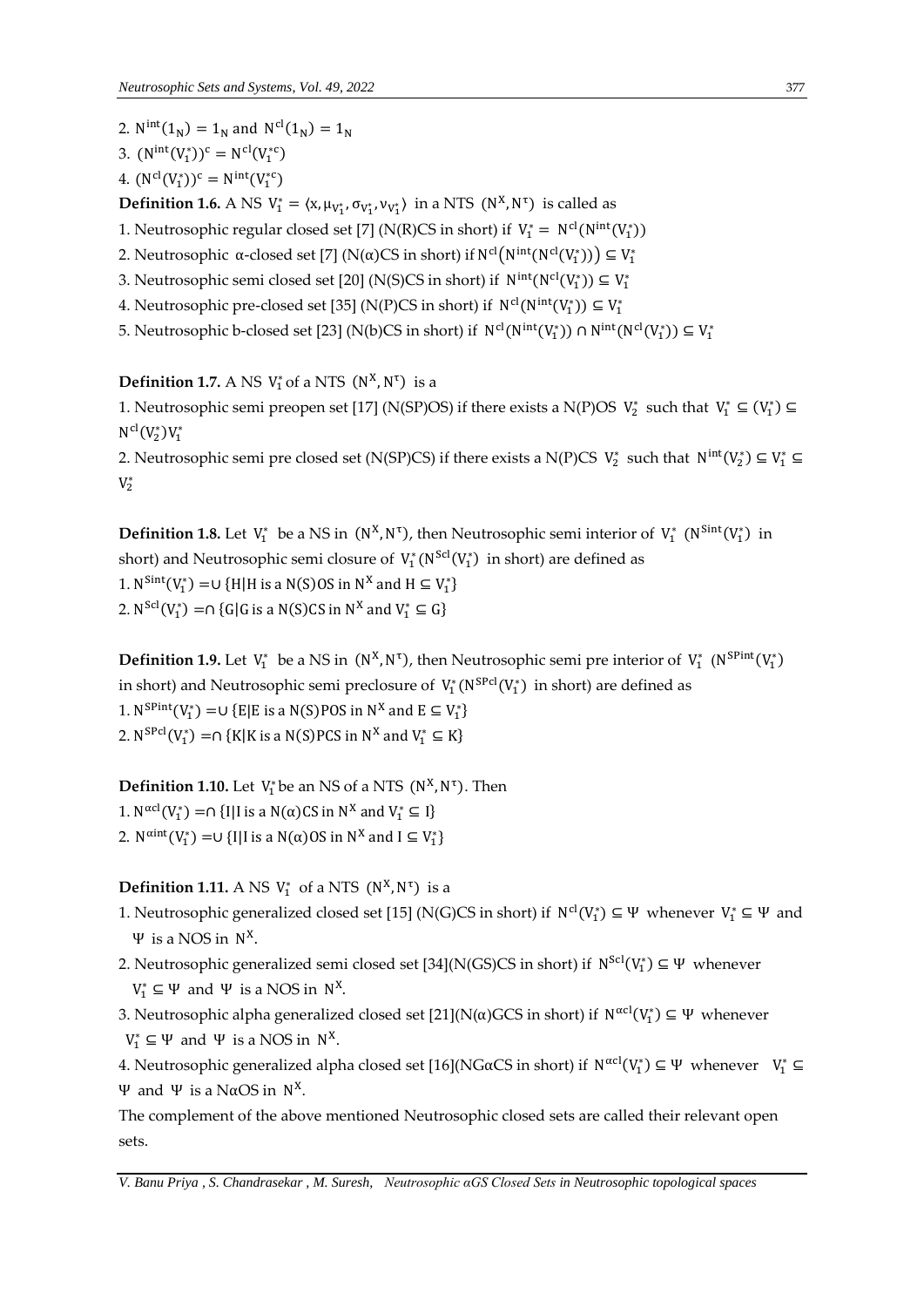**Remark 1.12.** Let  $V_1^*$  be a NS in  $(N^X, N^{\tau})$ . Then 1.  $N^{S-cl}(V_1^*) = V_1^* \cap N^{int}(N^{cl}(V_1^*))$ 2.  $N^{S-int}(V_1^*) = V_1^* \cup N^{cl}(N^{int}(V_1^*))$ If  $V_1^*$  is a NS of  $N^X$  then  $N^{Scl}(V_1^{*c}) = (N^{Scl}(V_1^*))^c$ 

**Definition 1.13.** Let  $V_1^*$  be a NS in  $(N^X, N^{\tau})$ . Then

1. 
$$
N^{\alpha cl}(V_1^*) = V_1^* \cup N^{cl}(N^{\text{int}}(N^{cl}(V_1^*))
$$

2.  $N^{\text{aint}}(V_1^*) = V_1^* \cap N^{\text{int}}(N^{\text{cl}}(N^{\text{int}}(V_1^*))$ 

## **2. Neutrosophic α Generalized Semi-Closed Sets**

**Definition 2.1.** A NS  $V_1^*$  in  $(N^X, N^T)$  is said to be a Neutrosophic  $\alpha$  generalized semi-closed set (N( $\alpha$ GS)CS in short) if  $N^{\alpha cl}(V_1^*) \subseteq \Psi$  whenever  $V_1^* \subseteq \Psi$  and  $\Psi$  is a N(S)OS in  $(N^X, N^{\tau})$ .

**Example 2.2.** Let  $N^X = \{v_1, v_2\}$ . Let  $N^{\tau} = \{0_N, J_1^*, 1_N\}$  be a NT on  $N^X$ , where

$$
J_1^* = \langle x, \left(\frac{6}{10}, \frac{1}{2}, \frac{4}{10}\right), \left(\frac{7}{10}, \frac{1}{2}, \frac{3}{10}\right) \rangle
$$
. Let us consider the NS  $V_1^* = \langle x, \left(\frac{1}{10}, \frac{1}{2}, \frac{9}{10}\right), \left(\frac{1}{5}, \frac{1}{2}, \frac{4}{5}\right) \rangle$ .  
Since  $N^{\alpha cl}(V_1^*) = V_1^*$ ,  $V_1^*$  is  $N(\alpha GS)CS$  in  $(N^X, N^T)$ .

**Theorem 2.3** Every NCS in  $(N^X, N^{\tau})$  is a N( $\alpha$ GS)CS.

**Proof:** Assume that  $V_1^*$  is a NCS in  $(N^X, N^T)$ . Let us consider a NS  $V_1^* \subseteq \Psi$  and  $\Psi$  is a N(S)OS in  $N^X$ . Since  $N^{\alpha cl}(V_1^*) \subseteq N^{\text{cl}}(V_1^*)$  and  $V_1^*$  is a NCS in  $N^X$ ,  $N^{\alpha cl}(V_1^*) \subseteq N^{\text{cl}}(V_1^*) = V_1^* \subseteq \Psi$  and  $\Psi$  is N(S)OS. That is  $N^{\alpha cl}(V_1^*)$  ⊆ Ψ. Therefore  $V_1^*$  is N(αGS)CS in  $N^X$ .

**Example 2.4.** Let  $N^X = \{v_1, v_2\}$ . Let  $N^{\tau} = \{0_N, J_1^*, 1_N\}$  be a NT on  $N^X$ . Here  $J_1^* = \langle x, (\frac{2}{5}, J_1^*, J_2^*, 1_N^*) \rangle$  $\frac{2}{5}$ ,  $\frac{1}{2}$  $\frac{1}{2}, \frac{3}{5}$  $\frac{3}{5}$ ,  $\left(\frac{1}{5}\right)$  $\frac{1}{5}, \frac{1}{2}$  $\frac{1}{2}, \frac{7}{10}$ ).

Then the NS  $V_1^* = \langle x, \left( \frac{7}{10} \right) \rangle$  $\frac{7}{10}$ ,  $\frac{1}{2}$  $\frac{1}{2}, \frac{3}{10}$ ,  $\left(\frac{4}{5}\right)$  $\frac{4}{5}$ ,  $\frac{1}{2}$  $\frac{1}{2}$ ,  $\frac{1}{5}$  $\frac{1}{5}$ ) is N(αGS)CS but not NCS. Since N<sup>αcl</sup>(V<sub>1</sub><sup>\*</sup>) = 1<sub>N</sub> and possible  $\Psi = 1_N$ .

**Theorem 2.5** Every NαCS in  $(N^X, N^{\tau})$  is a N(αGS)CS in  $(N^X, N^{\tau})$ .

**Proof:** Let  $V_1^*$  be a NαCS in  $N^X$ . Let us consider a NS  $V_1^* \subseteq \Psi$  and  $\Psi$  be a N(S)OS in  $(N^X, N^{\tau})$ . Since  $V_1^*$  is a NαCS,  $N^{\alpha cl}(V_1^*) = V_1^*$ . Hence  $N^{\alpha cl}(V_1^*) \subseteq \Psi$  whenever  $V_1^* \subseteq \Psi$  and  $\Psi$  is N(S)OS. Therefore  $V_1^*$ is a N(αGS)CS in  $N^X$ .

**Example 2.6.** Let  $N^X = \{v_1, v_2\}$ . Let  $N^{\tau} = \{0_N, J_1^*, 1_N\}$  be a NT on  $N^X$ . Here  $J_1^* = \langle x, (\frac{2}{5}, J_1^*, 1_N^*) \rangle$  $\frac{2}{5}$ ,  $\frac{1}{2}$  $\frac{1}{2}$ ,  $\frac{3}{5}$  $\frac{3}{5}$ ,  $\left(\frac{1}{2}\right)$  $\frac{1}{2}$ ,  $\frac{1}{2}$  $\frac{1}{2}$ ,  $\frac{1}{2}$  $\frac{1}{2}$ ) Consider NS  $V_1^* = \langle x, \left(\frac{4}{5}\right) \rangle$  $\frac{4}{5}$ ,  $\frac{1}{2}$  $\frac{1}{2}, \frac{1}{5}$  $\frac{1}{5}$ ,  $\left(\frac{3}{5}\right)$  $\frac{3}{5}, \frac{1}{2}$  $\frac{1}{2}$ ,  $\frac{2}{5}$  $\frac{2}{5}$ ) is N(αGS)CS but not NαCS since N<sup>cl</sup> (N<sup>int</sup>(N<sup>cl</sup>(V<sub>1</sub><sup>\*</sup>))) = 1<sub>N</sub> ⊈  $V_1^*$ .

**Theorem 2.7** Every N(R)CS in  $(N^X, N^{\tau})$  is a N( $\alpha$ GS)CS in  $(N^X, N^{\tau})$ .

*V. Banu Priya , S. Chandrasekar , M. Suresh, Neutrosophic αGS Closed Sets in Neutrosophic topological spaces*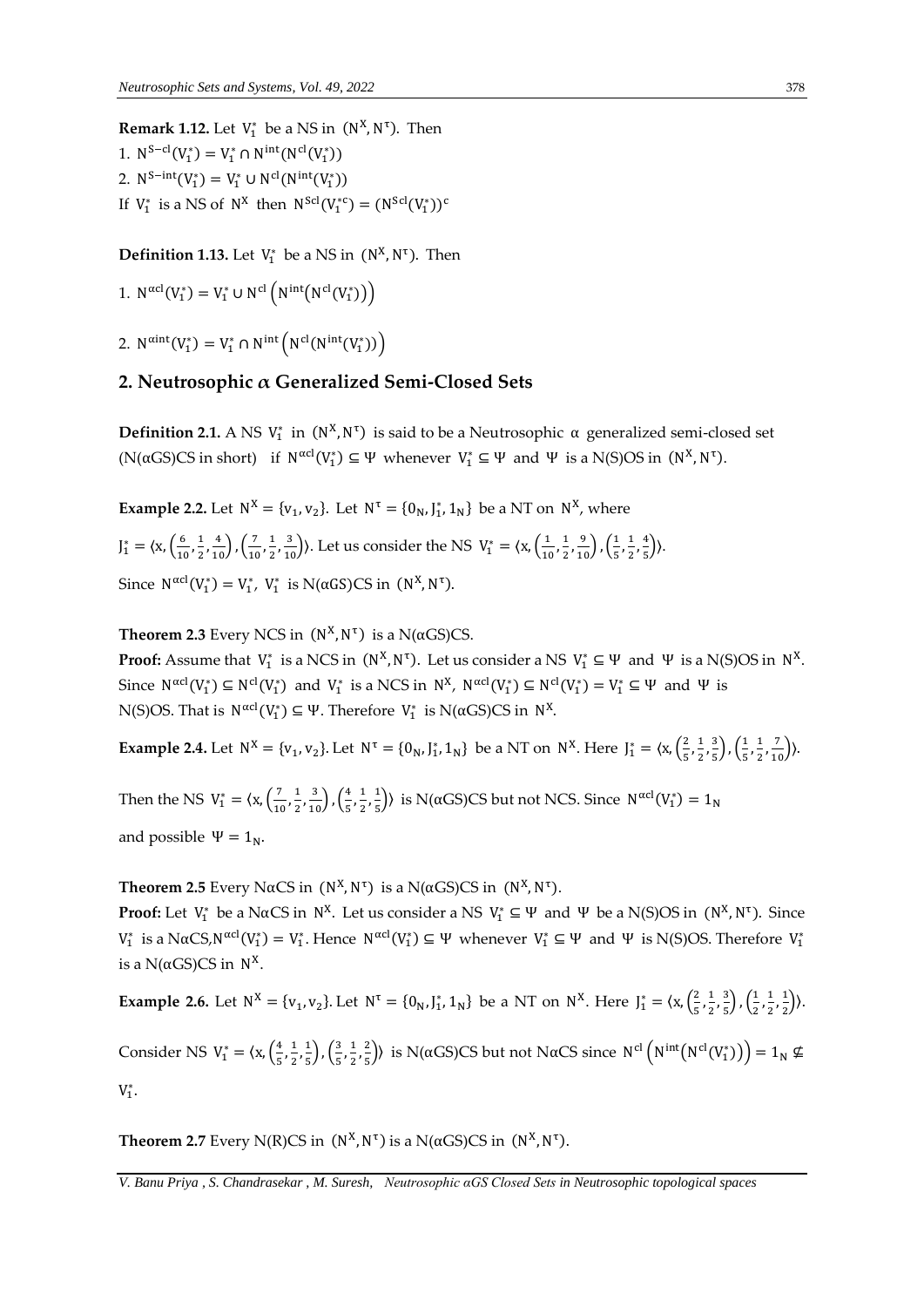**Proof:** Let  $V_1^*$  be a N(R)CS in  $(N^X, N^T)$ . Since every N(R)CS is a NCS , $V_1^*$  is a NCS in  $N^X$ . By Theorem 2.3,  $V_1^*$  is a N( $\alpha$ GS)CS in  $N^X$ .

**Example 2.8.** Let  $N^X = \{v_1, v_2\}$ . Let  $N^{\tau} = \{0_N, J_1^*, 1_N\}$  be a NT on  $N^X$ . Here  $J_1^* = \langle x, \left( \frac{4}{5} \right) \rangle$  $\frac{4}{5}$ ,  $\frac{1}{2}$  $\frac{1}{2}$ ,  $\frac{1}{5}$  $\frac{1}{5}$ ),  $\left(\frac{7}{10}\right)$  $\frac{7}{10}$ ,  $\frac{1}{2}$  $(\frac{1}{2}, \frac{3}{10})$ ). Consider a NS  $V_1^* = \langle x, \left(0, \frac{1}{2}\right) \rangle$  $\frac{1}{2}, \frac{9}{10}$ ,  $\left(\frac{1}{5}\right)$  $\frac{1}{5}, \frac{1}{2}$  $\frac{1}{2}$ ,  $\frac{4}{5}$  $\frac{4}{5}$ ) which is a N( $\alpha$ GS)CS but not N(R)CS in  $N^X$  as  $N^{cl}(N^{int}(V_1^*)) = 0_N \neq V_1^*$ .

**Remark 2.9.** A N(G) closedness is independent of a N( $\alpha$ GS) closedness.

**Example 2.10.** Let  $N^X = \{v_1, v_2\}$ . Let  $N^{\tau} = \{0_N, J_1^*, 1_N\}$  be a NT on  $N^X$ . Here  $J_1^* = \langle x, \left(\frac{2}{5}\right) \rangle$  $\frac{2}{5}$ ,  $\frac{1}{2}$  $\frac{1}{2}, \frac{1}{2}$  $\frac{1}{2}$ ),  $\left(\frac{7}{10}\right)$  $\frac{7}{10}$ ,  $\frac{1}{2}$  $(\frac{1}{2}, \frac{3}{10})$ ). Then the NS  $V_1^* = \langle x, (\frac{3}{10})\rangle$  $\frac{3}{10}$ ,  $\frac{1}{2}$  $\frac{1}{2}$ ,  $\frac{3}{5}$  $\frac{3}{5}$ ,  $\left(\frac{1}{5}\right)$  $\frac{1}{5}, \frac{1}{2}$  $\frac{1}{2}$ ,  $\frac{4}{5}$  $\left(\frac{4}{5}\right)$ ) is a N(αGS)CS but not NGCS in  $N^X$  as  $N^{cl}(V_1^*) \nsubseteq G$  eventhough  $V_1^* \subseteq G$  and G is a GSOS in  $N^X$ .

**Example 2.11.** Let  $N^X = \{v_1, v_2\}$ . Let  $N^{\tau} = \{0_N, J_1^*, 1_N\}$  be a NT on  $N^X$ . Here  $J_1^* = \langle x, \left(\frac{3}{5}\right) \rangle$  $\frac{3}{5}, \frac{1}{2}$  $\frac{1}{2}$ ,  $\frac{2}{5}$  $\left(\frac{2}{5}\right)$ ,  $\left(\frac{4}{5}\right)$  $\frac{4}{5}$ ,  $\frac{1}{2}$  $\frac{1}{2}, \frac{1}{5}$  $\left(\frac{1}{5}\right)$ ). Then the NS  $V_1^* = \langle x, \left(\frac{7}{10}\right)\rangle$  $\frac{7}{10}$ ,  $\frac{1}{2}$  $\frac{1}{2}, \frac{3}{10}$ ,  $\left(\frac{9}{10}\right)$  $\frac{9}{10}, \frac{1}{2}$  $\left(\frac{1}{2}, \frac{1}{10}\right)$  is a NGCS but not N(αGS)CS since  $N^{cl}(V_1^*) = 1_N$  ⊈  $V_2^* = \langle x, \left(\frac{4}{5}\right)$  $\frac{4}{5}$ ,  $\frac{1}{2}$  $\frac{1}{2}$ ,  $\frac{1}{5}$  $\frac{1}{5}$ ,  $\left(\frac{9}{10}\right)$  $\frac{9}{10}, \frac{1}{2}$  $\left(\frac{1}{2}, \frac{1}{10}\right)$  whenever  $V_1^* \subseteq V_2^*$  and  $V_2^*$  is a  $N(S)$ OS in  $N^X$ .

**Theorem 2.12.** Every N( $\alpha$ GS)CS in  $(N^X, N^{\tau})$  is a NGSCS in  $(N^X, N^{\tau})$ . **Proof:** Assume that  $V_1^*$  is a N( $\alpha$ GS)CS in  $(N^X, N^{\tau})$ . Let a NS  $V_1^* \subseteq \Psi$  and  $\Psi$  be a NOS in  $N^X$ . By hypothesis  $N^{cl}(V_1^*) \subseteq \Psi$ , that is  $V_1^* \cup N^{cl}(N^{int}(N^{cl}(V_1^*))$   $\subseteq \Psi$ . This implies  $V_1^* \cup N^{int}(N^{cl}(V_1^*))$   $\subseteq$  $\Psi$ . But  $N^{scl}(V_1^*) = V_1^* \cup N^{int}(N^{cl}(V_1^*))$ . Therefore  $N^{scl}(V_1^*) = V_1^* \cup N^{int}(N^{cl}(V_1^*)) \subseteq \Psi$  whenever  $V_1^* \subseteq \Psi$  and  $\Psi$  is NOS. Hence  $V_1^*$  is NGSCS.

**Example 2.13.** Let  $N^X = \{v_1, v_2\}$ . Let  $N^{\tau} = \{0_N, J_1^*, 1_N\}$  be a NT on  $N^X$ . Here  $J_1^* =$  $\langle x, \left( \frac{7}{10} \right)$  $\frac{7}{10}$ ,  $\frac{1}{2}$  $\frac{1}{2}, \frac{3}{10}$ ,  $\left(\frac{4}{5}\right)$  $\frac{4}{5}$ ,  $\frac{1}{2}$  $(\frac{1}{2}, \frac{1}{10})$ ). Then the NS  $V_1^* = \langle x, (\frac{4}{5}) \rangle$  $\frac{4}{5}$ ,  $\frac{1}{2}$  $\frac{1}{2}$ ,  $\frac{1}{5}$  $\frac{1}{5}$ ),  $\left(\frac{4}{5}\right)$  $\frac{4}{5}, \frac{1}{2}$  $(\frac{1}{2}, 0)$ ) is a NGCS but not N( $\alpha$ GS)CS as  $N^{\alpha c l}(V_1^*) = 1_N \nsubseteq V_2^* = \langle x, \left(\frac{9}{10}\right)^N \rangle$  $\frac{9}{10}$ ,  $\frac{1}{2}$  $\frac{1}{2}, \frac{1}{10}$ ,  $\left(\frac{9}{10}\right)$  $\frac{9}{10}$ ,  $\frac{1}{2}$  $(\frac{1}{2},0)$  whenever  $V_1^* \subseteq V_2^*$  and  $V_2^*$  is a N(S)OS in  $N^X$ .

**Remark 2.14.** A NP closedness is independent of NαGS closedness.

**Example 2.15.** Let  $N^X = \{v_1, v_2\}$ . Let  $N^{\tau} = \{0_N, J_1^*, 1_N\}$  be a NT on  $N^X$ . Here  $J_1^* =$  $\langle x, \left(\frac{2}{\pi}\right) \rangle$  $\frac{2}{5}$ ,  $\frac{1}{2}$  $\frac{1}{2}, \frac{7}{10}$ ,  $\left(\frac{1}{10}\right)$  $\frac{1}{10}$ ,  $\frac{1}{2}$  $\frac{1}{2}$ ,  $\frac{4}{5}$  $\left(\frac{4}{5}\right)$ ). Then the NS  $V_1^* = \langle x, \left(\frac{1}{5}\right) \rangle$  $\frac{1}{5}$ ,  $\frac{1}{2}$  $\frac{1}{2}, \frac{7}{10}$ ,  $\left(\frac{1}{10}\right)$  $\frac{1}{10}$ ,  $\frac{1}{2}$  $\frac{1}{2}$ ,  $\frac{4}{5}$  $\frac{4}{5}$ ) is a N(P)CS but not N( $\alpha$ GS)CS. Since  $N^{\alpha cl}(V_1^*) \nsubseteq G$  even though  $V_1^* \subseteq G$  and G is N(S)OS.

*V. Banu Priya , S. Chandrasekar , M. Suresh, Neutrosophic αGS Closed Sets in Neutrosophic topological spaces*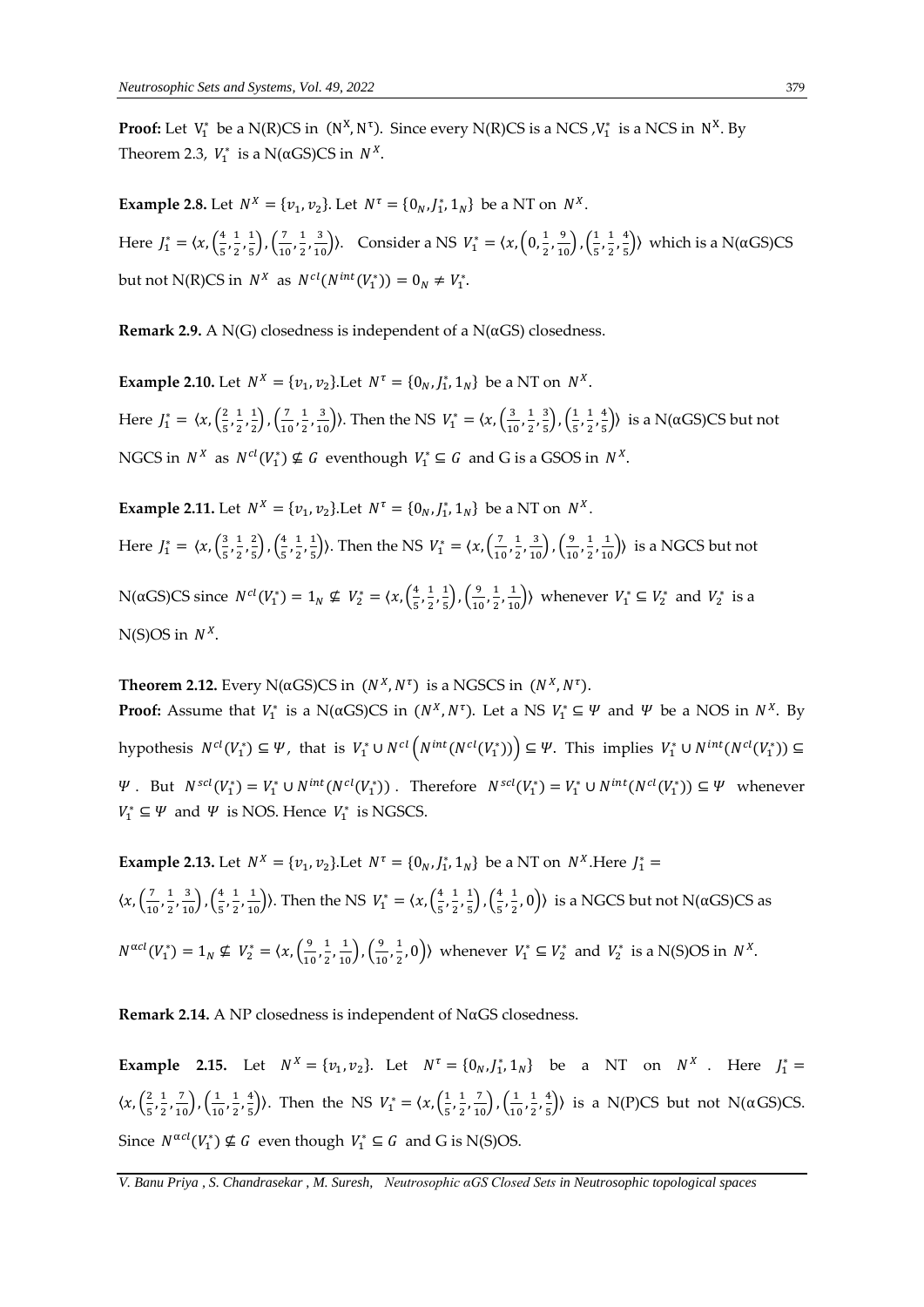**Example 2.16.** Let  $N^X = \{v_1, v_2\}$ . Let  $N^{\tau} = \{0_N, J_1^*, J_2^*, 1_N\}$  is NT on  $N^X$ . Here  $J_1^* =$  $\langle x, \left(\frac{3}{4}\right)$  $\frac{3}{10}, \frac{1}{2}$  $\frac{1}{2}, \frac{7}{10}$ ,  $\left(\frac{2}{5}\right)$  $\frac{2}{5}, \frac{1}{2}$  $\frac{1}{2}$ ,  $\frac{3}{5}$  $\left(\frac{3}{5}\right)$ ) and  $J_2^* = \langle x, \left(\frac{2}{5}\right)$  $\frac{2}{5}, \frac{1}{2}$  $\frac{1}{2}$ ,  $\frac{3}{5}$  $\frac{3}{5}$ ,  $\left(\frac{1}{2}\right)$  $\frac{1}{2}$ ,  $\frac{1}{2}$  $\frac{1}{2}, \frac{1}{2}$  $\left(\frac{1}{2}\right)$ ). Then the NS  $V_1^* = \langle x, \left(\frac{3}{10}\right)\rangle$  $\frac{3}{10}, \frac{1}{2}$  $\left(\frac{1}{2},\frac{7}{10}\right), \left(\frac{3}{5}\right)$  $\frac{3}{5}, \frac{1}{2}$  $\frac{1}{2}$ ,  $\frac{2}{5}$  $\frac{2}{5}$ ) is a N(αGS)CS. Since  $N^{cl}(N^{int}(V_1^*))$  ⊆  $V_1^*, V_1^*$  is not a N(P)CS.

**Remark 2.17.**  $N(SP)$  closedness is independent of a  $N\alpha$  GS closedness.

**Example 2.18.** Let  $N^X = \{v_1, v_2\}$ . Let  $N^{\tau} = \{0_N, J_1^*, 1_N\}$  is NT on  $N^X$ . Here  $J_1^* = \langle x, \frac{3}{100}\rangle$  $\frac{3}{10}, \frac{1}{2}$  $\frac{1}{2}$ ,  $\frac{3}{5}$  $\frac{3}{5}$ ,  $\left(\frac{2}{5}\right)$  $\frac{2}{5}$ ,  $\frac{1}{2}$  $\frac{1}{2}, \frac{1}{2}$  $\frac{1}{2})$ ). Then the NS  $V_1^* = \langle x, \left(\frac{2}{5}\right) \rangle$  $\frac{2}{5}, \frac{1}{2}$  $\frac{1}{2}, \frac{1}{2}$  $\frac{1}{2}$ ,  $\left(\frac{3}{10}\right)$  $\frac{3}{10}, \frac{1}{2}$  $\frac{1}{2}$ ,  $\frac{3}{5}$  $\frac{3}{5}$ ) is a NSPCS but not N(αGS)CS. Since  $N^{\alpha cl}(V_1^*) \nsubseteq V_2^*$ ,  $V_2^* =$  $\langle x, \left(\frac{1}{2}\right)$  $\frac{1}{2}, \frac{1}{2}$  $\frac{1}{2}$ ,  $\frac{2}{5}$  $\frac{2}{5}$ ),  $\left(\frac{2}{5}\right)$  $\frac{2}{5}$ ,  $\frac{1}{2}$  $\frac{1}{2}$ ,  $\frac{1}{2}$  $\left(\frac{1}{2}\right)$  where  $V_1^* \nsubseteq V_2^*$  and  $V_2^*$  is N(S)OS. **Example 2.19.** Let  $N^X = \{v_1, v_2\}$ . Let  $N^{\tau} = \{0_N, J_1^*, J_2^*, 1_N\}$  is NT on  $N^X$ . Here  $J_1^* =$  $\langle x, \left(\frac{3}{4}\right)$  $\frac{3}{10}, \frac{1}{2}$  $\frac{1}{2}, \frac{7}{10}$ ,  $\left(\frac{2}{5}\right)$  $\frac{2}{5}, \frac{1}{2}$  $\frac{1}{2}$ ,  $\frac{3}{5}$  $\left(\frac{3}{5}\right)$ ) and  $J_2^* = \langle x, \left(\frac{2}{5}\right)$  $\frac{2}{5}, \frac{1}{2}$  $\frac{1}{2}$ ,  $\frac{3}{5}$  $\frac{3}{5}$ ,  $\left(\frac{1}{2}\right)$  $\frac{1}{2}$ ,  $\frac{1}{2}$  $\frac{1}{2}, \frac{1}{2}$  $\left(\frac{1}{2}\right)$ ). Then the NS  $V_1^* = \langle x, \left(\frac{3}{10}\right)\rangle$  $\frac{3}{10}, \frac{1}{2}$  $\left(\frac{1}{2},\frac{7}{10}\right), \left(\frac{3}{5}\right)$  $\frac{3}{5}, \frac{1}{2}$  $\frac{1}{2}$ ,  $\frac{2}{5}$  $\frac{2}{5}$ ) is a

N(αGS)CS but not NSPCS as  $N^{int} (N^{cl}(N^{int}(V_1^*)) ) \nsubseteq V_1^*$ .

**Diagram-I**



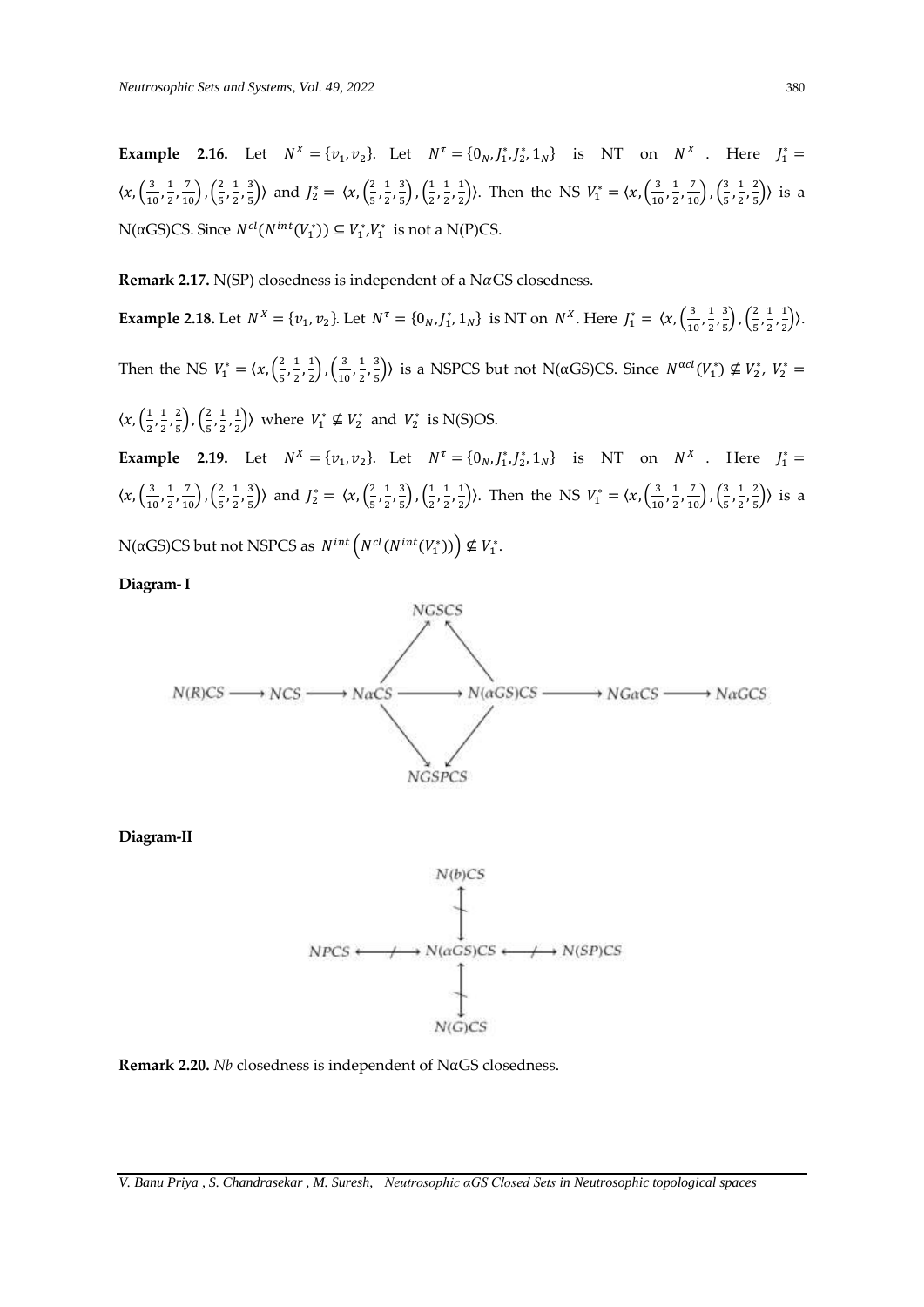**Example 2.21.** Let  $N^X = \{v_1, v_2\}$ . Let  $N^{\tau} = \{0_N, J_1^*, 1_N\}$  is NT on  $N^X$ , Here  $J_1^* = \langle x, (\frac{2}{5}, J_1^*, J_2^*, 1_N^*, J_3^*, J_4^*, J_5^*, J_6^*, J_7^*, J_8^*, J_9^*, J_9^*, J_1^*, J_1^*, J_2^*, J_1^*, J_3^*, J_1^*, J_2^*, J_3^*, J_4^*, J_4^*, J_5^*, J_6^*,$  $\frac{2}{5}, \frac{1}{2}$  $\frac{1}{2}$ ,  $\frac{4}{5}$  $\left(\frac{4}{5}\right)$ ,  $\left(\frac{2}{5}\right)$  $\frac{2}{5}$ ,  $\frac{1}{2}$  $\frac{1}{2}, \frac{3}{5}$  $\frac{3}{5}$ ). Then the NS  $V_1^* = \langle x, \left(\frac{3}{5}\right) \rangle$  $\frac{3}{5}, \frac{1}{2}$  $\frac{1}{2}$ ,  $\frac{2}{5}$  $\frac{2}{5}$ ,  $\left(\frac{1}{2}\right)$  $\frac{1}{2}, \frac{1}{2}$  $\frac{1}{2}, \frac{1}{2}$  $\frac{1}{2}$ ) is NbCS but not N(  $\alpha$  GS)CS. Since  $N^{\alpha cl}(V_1^*) \nsubseteq V_2^* =$  $\langle x, \left( \frac{7}{10} \right)$  $\frac{7}{10}$ ,  $\frac{1}{2}$  $\frac{1}{2}, \frac{3}{10}$ ,  $\left(\frac{3}{5}\right)$  $\frac{3}{5}, \frac{1}{2}$  $\frac{1}{2}$ ,  $\frac{2}{5}$  $\frac{2}{5}$ ), where  $V_1^* \nsubseteq V_2^*$  and  $V_2^*$  is N(S)OS in  $N^X$ .

**Example 2.22.** Let  $N^X = \{v_1, v_2\}$ . Let  $N^{\tau} = \{0_N, J_1^*, J_2^*, 1_N\}$  is NT on  $N^X$  , Here  $J_1^* =$  $\langle x, \left(\frac{3}{4}\right)$  $\frac{3}{10}, \frac{1}{2}$  $\frac{1}{2}, \frac{7}{10}$ ,  $\left(\frac{2}{5}\right)$  $\frac{2}{5}, \frac{1}{2}$  $\frac{1}{2}$ ,  $\frac{3}{5}$  $\left(\frac{3}{5}\right)$ ) and  $J_2^* = \langle x, \left(\frac{2}{5}\right)$  $\frac{2}{5}, \frac{1}{2}$  $\frac{1}{2}$ ,  $\frac{3}{5}$  $\frac{3}{5}$ ,  $\left(\frac{1}{2}\right)$  $\frac{1}{2}$ ,  $\frac{1}{2}$  $\frac{1}{2}, \frac{1}{2}$  $\left(\frac{1}{2}\right)$ ). Then the NS  $V_1^* = \langle x, \left(\frac{3}{10}\right)\rangle$  $\frac{3}{10}, \frac{1}{2}$  $\left(\frac{1}{2},\frac{7}{10}\right), \left(\frac{3}{5}\right)$  $\frac{3}{5}, \frac{1}{2}$  $\frac{1}{2}$ ,  $\frac{2}{5}$  $\frac{2}{5}$ ) is a N(αGS)CS but not NbCS as  $N^{int}(N^{cl}(V_1^*)) \cap N^{cl}(N^{int}(V_1^*)) \nsubseteq V_1^*$ .

**Theorem 2.23.** Every N( $\alpha$ GS)CS in  $(N^X, N^{\tau})$  is a N $\alpha$ GCS in  $(N^X, N^{\tau})$ .

**Proof:** Assume that  $V_1^*$  is a N( $\alpha$ GS)CS in  $(N^X, N^{\tau})$ . Let us consider a NS  $V_1^* \subseteq \Psi$  and  $\Psi$  is NOS in  $(N^X, N^{\tau})$ . By hypothesis,  $N^{\alpha c l}(V_1^*) \nsubseteq \Psi$  whenever,  $V_1^* \subseteq \Psi$  and  $\Psi$  is N(S)OS. This implies  $N^{\alpha cl}(V_1^*) \nsubseteq \Psi$  whenever  $V_1^* \subseteq \Psi$  and  $\Psi$  is NOS. Therefore  $V_1^*$  is a N( $\alpha G$ )CS in  $(N^X, N^{\tau})$ .

**Example 2.24.** Let  $N^X = \{v_1, v_2\}$ . Let  $N^{\tau} = \{0_N, J_1^*, 1_N\}$  is NT on  $N^X$  , Here  $J_1^* =$  $\langle x, \left( \frac{1}{\lambda} \right)$  $\frac{1}{10}$ ,  $\frac{1}{2}$  $\frac{1}{2}, \frac{7}{10}$ ,  $\left(\frac{3}{10}\right)$  $\frac{3}{10}$ ,  $\frac{1}{2}$  $\frac{1}{2}$ ,  $\frac{3}{5}$  $(\frac{3}{5})$ ). Then the NS  $V_1^* = \langle x, (\frac{3}{10})\rangle$  $\frac{3}{10}$ ,  $\frac{1}{2}$  $\frac{1}{2}$ ,  $\frac{3}{5}$  $\frac{3}{5}$ ,  $\left(\frac{2}{5}\right)$  $\frac{2}{5}, \frac{1}{2}$  $\frac{1}{2}$ ,  $\frac{1}{2}$  $\frac{1}{2}$ ) is NαGCS but not N(αGS)CS. Since

 $N^{\alpha c l} (V_1^*) \nsubseteq V_2^* = \langle x, \left(\frac{2}{5}\right) \rangle$  $\frac{2}{5}, \frac{1}{2}$  $\frac{1}{2}, \frac{1}{2}$  $\frac{1}{2}$ ),  $\left(\frac{2}{5}\right)$  $\frac{2}{5}$ ,  $\frac{1}{2}$  $\frac{1}{2}$ ,  $\frac{2}{5}$  $\frac{2}{5}$ )), eventhough  $V_1^* \nsubseteq V_2^*$  and  $V_2^*$  is N(S)OS.

**Theorem 2.25.** Every N( $\alpha$ GS)CS in  $(N^X, N^{\tau})$  is a NG $\alpha$ CS in  $(N^X, N^{\tau})$ . **Proof:** Assume that  $V_1^*$  is a N( $\alpha$ GS)CS in  $(N^X, N^{\tau})$ . Let  $V_1^* \subseteq \Psi$  and  $\Psi$  is N $\alpha$ OS in  $N^X$ . By hypothesis,  $N^{\alpha cl}(V_1^*) \subseteq \Psi$  whenever,  $V_1^* \subseteq \Psi$  and  $\Psi$  is N(S)OS. This implies  $N^{\alpha cl}(V_1^*) \subseteq \Psi$ whenever  $V_1^* \subseteq \Psi$  and  $\Psi$  is NαOS. Therefore  $V_1^*$  is a NGαCS in  $(N^X, N^{\tau})$ .

**Example 2.26.** Let  $N^X = \{v_1, v_2\}$ . Let  $N^{\tau} = \{0_N, J_1^*, 1_N\}$  is NT on  $N^X$ .

Here  $J_1^* = \langle x, \left(\frac{2}{5}\right) \rangle$  $\frac{2}{5}, \frac{1}{2}$  $\frac{1}{2}$ ,  $\frac{3}{5}$  $\frac{3}{5}$ ),  $\left(\frac{1}{5}\right)$  $\frac{1}{5}, \frac{1}{2}$  $\frac{1}{2}$ ,  $\frac{4}{5}$  $\left(\frac{4}{5}\right)$ ). Then the NS  $V_1^* = \langle x, \left(\frac{1}{2}\right)\rangle$  $\frac{1}{2}$ ,  $\frac{1}{2}$  $\frac{1}{2}, \frac{1}{2}$  $\frac{1}{2}$ ),  $\left(\frac{3}{5}\right)$  $\frac{3}{5}, \frac{1}{2}$  $\frac{1}{2}$ ,  $\frac{2}{5}$  $\frac{2}{5}$ ) is NGαCS but not

N( $\alpha$ GS)CS. Since  $N^{\alpha cl}(V_1^*) \nsubseteq V_2^* = \langle x, \left(\frac{11}{20}\right)$  $\frac{11}{20}$ ,  $\frac{1}{2}$  $\frac{1}{2}, \frac{9}{20}$ ,  $\left(\frac{7}{10}\right)$  $\frac{7}{10}$ ,  $\frac{1}{2}$  $\left(\frac{1}{2}, \frac{3}{10}\right)$ , eventhough  $V_1^* \nsubseteq V_2^*$  and  $V_2^*$  is N(S)OS.

**Remark 2.27.** The intersection of any two N(αGS)CS is not a N(αGS)CS in general as seen from the following example.

**Example 2.28.** Let  $N^X = \{v_1, v_2\}$ . Let  $N^{\tau} = \{0_N, J_1^*, 1_N\}$  is NT on  $N^X$ . Here  $J_1^* = \langle x, \left(\frac{1}{5}\right) \rangle$  $\frac{1}{5}, \frac{1}{2}$  $\frac{1}{2}, \frac{7}{10}$ ,  $\left(\frac{3}{10}\right)$  $\frac{3}{10}, \frac{1}{2}$  $\frac{1}{2}$ ,  $\frac{3}{5}$  $\left(\frac{3}{5}\right)$ ). Then the NS  $V_1^* = \langle x, \left(\frac{1}{10}\right)^2 \rangle$  $\frac{1}{10}, \frac{1}{2}$  $\left(\frac{1}{2},\frac{7}{10}\right), \left(\frac{4}{5}\right)$  $\frac{4}{5}, \frac{1}{2}$  $\frac{1}{2}, \frac{1}{5}$  $(\frac{1}{5})$ ,  $V_2^* =$  $\langle x, \left(\frac{4}{5}\right) \rangle$  $\frac{4}{5}$ ,  $\frac{1}{2}$  $\frac{1}{2}, \frac{1}{10}$ ,  $\left(\frac{1}{5}\right)$  $\frac{1}{5}$ ,  $\frac{1}{2}$  $(\frac{1}{2}, \frac{7}{10})$ ) are N(αGS)CS . Now  $V_1^* \cap V_2^* = \langle x, (\frac{1}{10}) \rangle$  $\frac{1}{10}$ ,  $\frac{1}{2}$  $\left(\frac{1}{2},\frac{7}{10}\right), \left(\frac{1}{5}\right)$  $\frac{1}{5}$ ,  $\frac{1}{2}$  $\left(\frac{1}{2}, \frac{7}{10}\right)$ ). Since  $N^{\alpha c l} (V_1^* \cap$  $V_2^*$ ) ⊈ *G*, eventhough  $V_1^*$  ⊆ *G* and *G* is N(S)OS in  $N^X$ ,  $V_1^*$  ∩  $V_2^*$  is not a N(αGS)CS in  $N^X$ .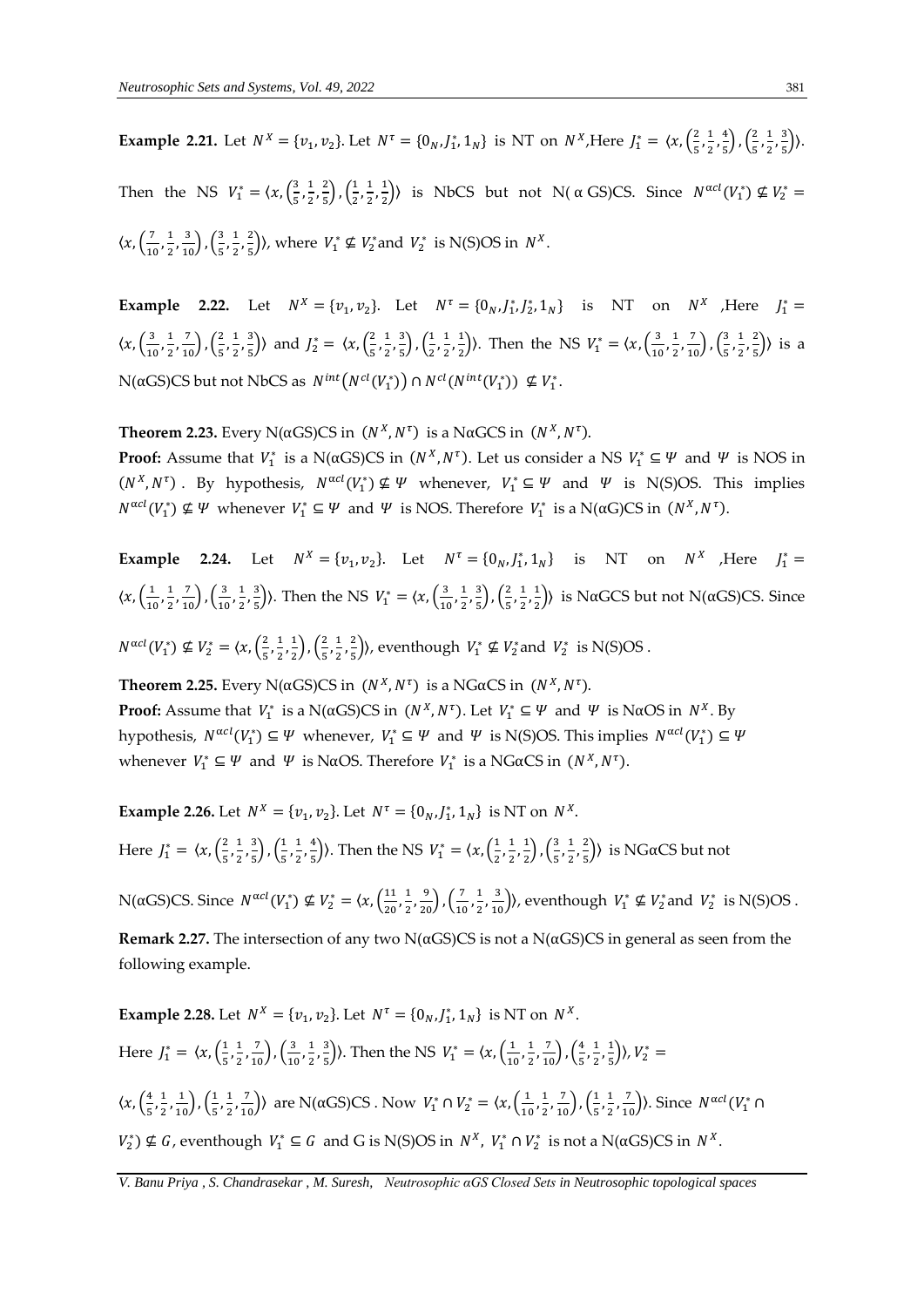**Theorem 2.29.** Every  $(N^X, N^{\tau})$  is a NTS. Then for every  $V_1^* \in N(\alpha GS)C(N^X)$  and for every  $V_2^* \in$  $NS(N^X), V_1^* \subseteq V_2^* \subseteq N^{\alpha cl}(V_1^*)$  implies  $V_2^* \in N(\alpha GS)C(N^X)$ .

**Proof:** Let  $V_2^* \subseteq \Psi$  and  $\Psi$  is N(S)OS in  $N^X$ . Since  $V_1^* \subseteq V_2^*$ ,  $V_1^* \subseteq \Psi$  and  $V_1^*$  is a N( α GS)CS,  $N^{\alpha cl}(V_1^*) \subseteq \Psi$ . By hypothesis,  $V_2^* \subseteq N^{\alpha cl}(V_1^*)$ ,  $N^{\alpha cl}(V_2^*) \subseteq N^{\alpha cl}(V_1^*) \subseteq \Psi$ . Therefore  $N^{\alpha cl}(V_2^*) \subseteq \Psi$ . Hence  $V_2^*$  is N( $\alpha$ GS)CS of  $N^X$ .

**Theorem 2.30. If**  $V_1^*$  **is both N(S)OS and N(** $\alpha$ **GS)CS in**  $(N^X, N^{\tau})$ **, then**  $V_1^*$  **is a**  $N(\alpha)$ **CS in**  $N^X$ **. Proof:** Let  $V_1^*$  is N(S)OS in  $N^X$ . Since  $V_1^* \subseteq V_1^*$ , by hypothesis  $N^{\alpha cl}(V_1^*) \subseteq V_1^*$ . But  $V_1^* \subseteq N^{\alpha cl}(V_1^*)$ . Therefore  $N^{\alpha c l}(V_1^*) = V_1^*$ . Hence  $V_1^*$  is a NαCS in  $N^X$ .

**Theorem 2.31.** The union of two N( $\alpha$ GS)CS is a N( $\alpha$ GS)CS in ( $N^X, N^{\tau}$ ), if they are NCS in ( $N^X, N^{\tau}$ ). **Proof:** Assume that  $V_1^*$  and  $V_2^*$  are N( $\alpha$ GS)CS in  $(N^X, N^{\tau})$ . Since  $V_1^*$  and  $V_2^*$  are NCS in  $N^X$ ,

 $N^{cl}(V_1^*)=V_1^*$  and  $N^{cl}(V_2^*)=V_2^*.$  Let  $V_1^*\cup V_2^*\subseteq \Psi$  and  $\Psi$  is N(S)OS in  $N^X.$  Then  $N^{cl}(N^{int}(N^{cl}(V_1^*\cup V_2^*))$ 

$$
V_2^*)\big)\bigg) = N^{cl} \left( N^{int} (V_1^* \cup V_2^*) \right) \subseteq N^{cl} (V_1^* \cup V_2^*) = V_1^* \cup V_2^* \subseteq \Psi, \text{ i.e., } N^{acl} (V_1^* \cup V_2^*) \subseteq \Psi. \text{ Therefore } V_1^* \cup V_2^* \text{ is N}(CCS)CS
$$

 $V_2^*$  is N( $\alpha$ GS)CS.

**Theorem 2.32.** Let  $(N^X, N^{\tau})$  is NTS and  $V_1^*$  is NS in  $N^X$ . Then  $V_1^*$  is a N( $\alpha$ GS)CS if and only if  $V_1^* \bar{q}$ F implies  $N^{\alpha cl}(V_1^*)\overline{q}F$  for every N(S)CS of  $N^X$ .

**Proof:** Necessary Part: Let  $F_1^*$  is N(S)CS in  $N^X$  and let  $V_1^* \bar{q} F_1^*$ . Then  $V_1^* \subseteq F_1^{*c}$ , Here  $F_1^{*c}$  is a N(S)OS in  $N^X$ . Therefore by hypothesis,  $N^{acl}(V_1^*) \subseteq F_1^{*c}$ . Hence  $N^{acl}(V_1^*)\overline{q}F_1^*$ .

Sufficient Part: Let  $F_1^*$  is N(S)CS in  $N^X$  and let  $V_1^*$  is NS in  $N^X$ . By hypothesis,  $V_1^* \bar{q}$ F implies  $N^{acl}(V_1^*)\overline{q}F_1^*$ . Then  $N^{acl}(V_1^*) \subseteq F_1^{*c}$  whenever  $V_1^* \subseteq F_1^{*c}$  and  $F_1^{*c}$  is a N(S)OS in  $N^X$ . Hence  $V_1^*$  is a  $N(αGS)CS$  in  $N^X$ .

## **3.Neutrosophic α Generalized Semi-Open Sets**

In this section we introduce Neutrosophic  $\alpha$  Generalized Semi-Open Sets and study some of its properties.

**Definition 3.1**. A NS  $V_1^*$  is said to be Neutrosophic  $\alpha$  generalized semi-open set (N $\alpha$ GSOS in short) in  $(N^X, N^{\tau})$ , if the complement  $V_1^{*c}$  is a N( $\alpha$ GS)CS in  $N^X$ . The family of all N( $\alpha$ GS)OS of a NTS  $(N^X, N^\tau)$  is denoted by N $\alpha$ GSO( $N^X$ ).

**Theorem 3.2** For any NTS  $(N^X, N^{\tau})$ , every NOS is a N( $\alpha$ GS)OS.

**Proof:** Let  $V_1^*$  is NOS in  $N^X$ . Then  $V_1^{*c}$  is a NCS in  $N^X$ , By Theorem 2.3,  $V_1^{*c}$  is a N( $\alpha$ GS)CS in  $N^X$ . Hence  $V_1^*$  is a N( $\alpha$ GS)OS in  $N^X$ .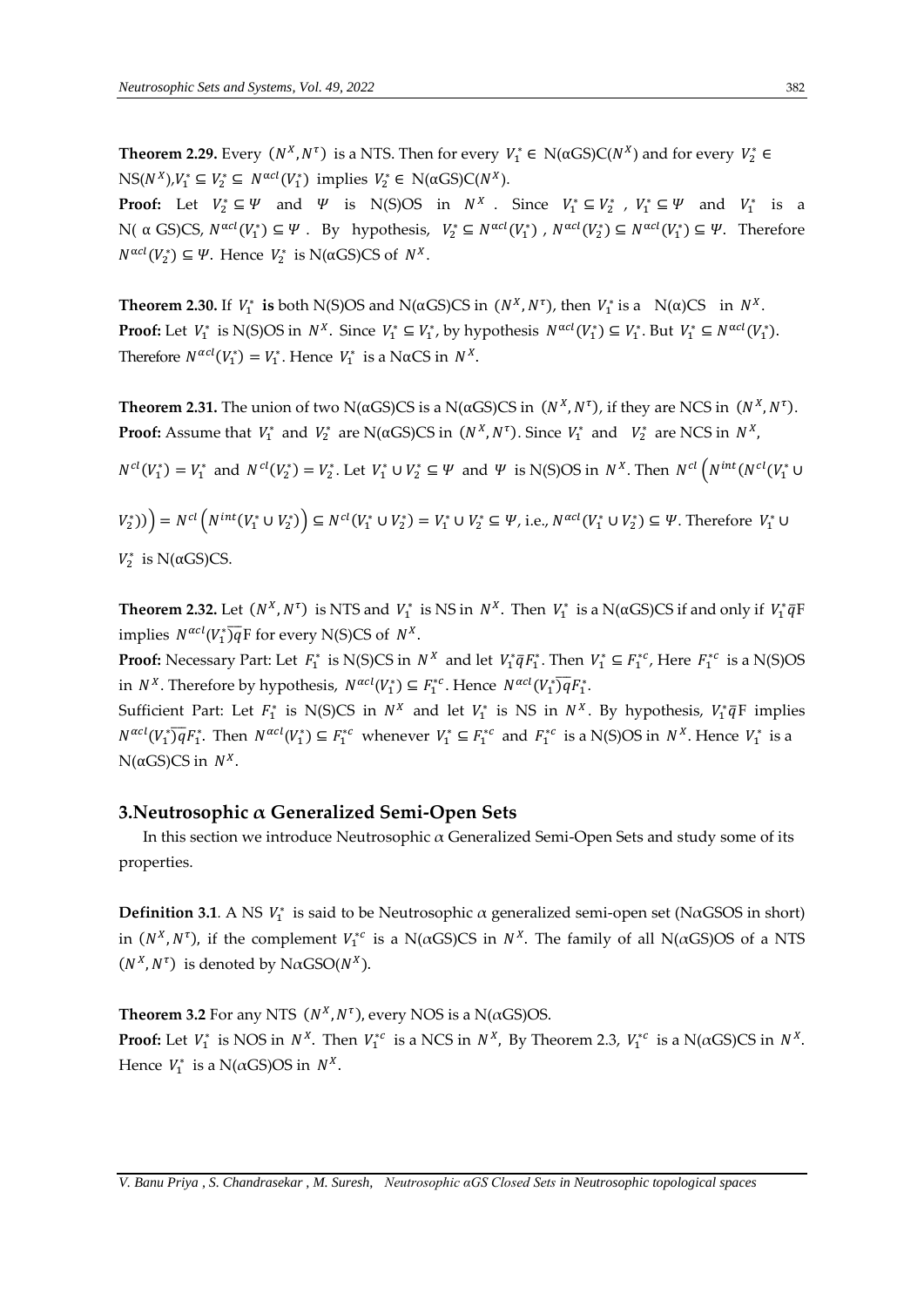**Example 3.3.** Let  $N^X = \{v_1, v_2\}$ . Let  $N^{\tau} = \{0_N, J_1^*, 1_N\}$  is NT on  $N^X$ . Here  $J_1^* = \langle x, (\frac{1}{5}, J_1^*, 1_N), (1, J_1^*, 1_N)\rangle$  $\frac{1}{5}, \frac{1}{2}$  $\frac{1}{2}, \frac{7}{10}$ ,  $\left(\frac{1}{10}\right)$  $\frac{1}{10}, \frac{1}{2}$  $\frac{1}{2}$ ,  $\frac{4}{5}$  $\frac{4}{5}$ ).

Then the NS  $V_1^* = \langle x, \left( \frac{1}{10} \right) \rangle$  $\frac{1}{10}$ ,  $\frac{1}{2}$  $\frac{1}{2}$ ,  $\frac{4}{5}$  $\frac{4}{5}$ ,  $\left(0, \frac{1}{2}\right)$  $\left(\frac{1}{2}, \frac{9}{10}\right)$ ). Sinc e  $V_1^{*c}$  is a N( $\alpha$ GS)CS,  $V_1^*$  is a  $N(\alpha$ GS)OS, but not NOS.

**Theorem 3.4** For any NTS  $(N^X, N^{\tau})$ , every N( $\alpha$ )OS is a N( $\alpha$ GS)OS. **Proof:** Let  $V_1^*$  is  $N(\alpha)$ OS in  $N^X$ . Then  $V_1^{*c}$  is a  $N(\alpha)$ CS in  $N^X$ , By Theorem 2.5,  $V_1^{*c}$  is a  $N(\alpha$ GS)CS in  $N^X$ .

**Example 3.5** Let = {<sup>1</sup> , <sup>2</sup> }. Let = {0,<sup>1</sup> ∗ , 1} is NT on ,Here <sup>1</sup> <sup>∗</sup> = 〈, ( 2  $\frac{2}{5}$ ,  $\frac{1}{2}$  $\frac{1}{2}$ ,  $\frac{3}{5}$  $\frac{3}{5}$ ,  $\left(\frac{1}{2}\right)$  $\frac{1}{2}, \frac{1}{2}$  $\frac{1}{2}$ ,  $\frac{1}{2}$  $\frac{1}{2}$ ).

Then the NS  $V_1^* = \langle x, \left(\frac{1}{5}\right) \rangle$  $\frac{1}{5}$ ,  $\frac{1}{2}$  $\frac{1}{2}$ ,  $\frac{4}{5}$  $\frac{4}{5}$ ,  $\left(\frac{2}{5}\right)$  $\frac{2}{5}, \frac{1}{2}$  $\frac{1}{2}$ ,  $\frac{3}{5}$  $\frac{3}{5}$ ) is a N( $\alpha$ GS)OS in  $N^X$ ,  $V_1^*$  is not a N $\alpha$ OS in  $N^X$ .

**Theorem 3.6** For any NTS  $(N^X, N^{\tau})$ , every N(R)OS is a N( $\alpha$ GS)OS. **Proof:** Let  $V_1^*$  is N(R)OS in  $N^X$ . Then  $V_1^{*c}$  is a N(R)CS in  $N^X$ , By Theorem 2.7,  $V_1^{*c}$  is a N( $\alpha$ GS)CS in  $N^X$ .

**Example 3.7** Let  $N^X = \{v_1, v_2\}$ . Let  $N^{\tau} = \{0_N, J_1^*, 1_N\}$  is NT on  $N^X$ . Here  $J_1^* = \langle x, \left(\frac{3}{5}\right) \rangle$  $\frac{3}{5}, \frac{1}{2}$  $\left(\frac{1}{2},\frac{3}{10}\right), \left(\frac{7}{10}\right)$  $\frac{7}{10}$ ,  $\frac{1}{2}$  $(\frac{1}{2}, \frac{1}{10})$ ). Then the NS  $V_1^* = \langle x, (\frac{7}{10})\rangle$  $\frac{7}{10}$ ,  $\frac{1}{2}$  $\frac{1}{2}$ ,  $\frac{1}{5}$  $\frac{1}{5}$ ),  $\left(\frac{4}{5}\right)$  $\frac{4}{5}$ ,  $\frac{1}{2}$  $\left(\frac{1}{2},0\right)$  is a N( $\alpha$ GS)OS in  $N^X$ ,  $V_1^*$  is not a N(R)OS in  $N^X$ .

**Remark 3.8.** N(αGS)OS and N(G)OS are independent in general.

**Example 3.9** Let  $N^X = \{v_1, v_2\}$ . Let  $N^{\tau} = \{0_N, J_1^*, 1_N\}$  is NT on  $N^X$ . Here  $J_1^* = \langle x, \left(\frac{2}{5}\right) \rangle$  $\frac{2}{5}$ ,  $\frac{1}{2}$  $\frac{1}{2}$ ,  $\frac{1}{2}$  $\frac{1}{2}$ ),  $\left(\frac{7}{10}\right)$  $\frac{7}{10}$ ,  $\frac{1}{2}$  $(\frac{1}{2}, \frac{3}{10})$ ). Then the NS  $V_1^* = \langle x, (\frac{3}{5}) \rangle$  $\frac{3}{5}, \frac{1}{2}$  $\left(\frac{1}{2},\frac{3}{10}\right), \left(\frac{4}{5}\right)$  $\frac{4}{5}$ ,  $\frac{1}{2}$  $\frac{1}{2}$ ,  $\frac{1}{5}$  $(\frac{1}{5})$ ) is a N( $\alpha$ GS)OS in  $N^X$ ,  $V_1^*$ is not a NGOS in  $N^X$ .

**Example 3.10** Let  $N^X = \{v_1, v_2\}$ . Let  $N^{\tau} = \{0_N, J_1^*, 1_N\}$  is NT on  $N^X$ . Here  $J_1^* = \langle x, (\frac{3}{5}, J_1^*, J_2^*, 1_N^*) \rangle$  $\frac{3}{5}, \frac{1}{2}$  $\frac{1}{2}$ ,  $\frac{2}{5}$  $\left(\frac{2}{5}\right)$ ,  $\left(\frac{4}{5}\right)$  $\frac{4}{5}$ ,  $\frac{1}{2}$  $\frac{1}{2}$ ,  $\frac{1}{5}$  $\frac{1}{5}$ ).

Then the NS  $V_1^* = \langle x, \left(\frac{3}{10}\right)^2 \rangle$  $\frac{3}{10}, \frac{1}{2}$  $\frac{1}{2}, \frac{7}{10}$ ,  $\left(\frac{1}{10}\right)$  $\frac{1}{10}$ ,  $\frac{1}{2}$  $\left(\frac{1}{2}, \frac{9}{10}\right)$ ) is a NGOS in  $N^X$ , but  $V_1^*$  is not a N( $\alpha$ GS)OS in  $N^X$ .

**Theorem 3.11** Every N( $\alpha$ GS)OS in  $(N^X, N^{\tau})$  is a N( $\alpha$ GS)OS in  $(N^X, N^{\tau})$ . **Proof:** Let  $V_1^*$  is N( $\alpha$ GS)OS in  $N^X$ . Then  $V_1^{*c}$  is a N( $\alpha$ GS)CS in  $N^X$ , By Theorem 2.12,  $V_1^{*c}$  is a NGSCS in  $N^X$ .

**Example 3.12** Let  $N^X = \{v_1, v_2\}$ . Let  $N^{\tau} = \{0_N, J_1^*, 1_N\}$  is NT on  $N^X$ .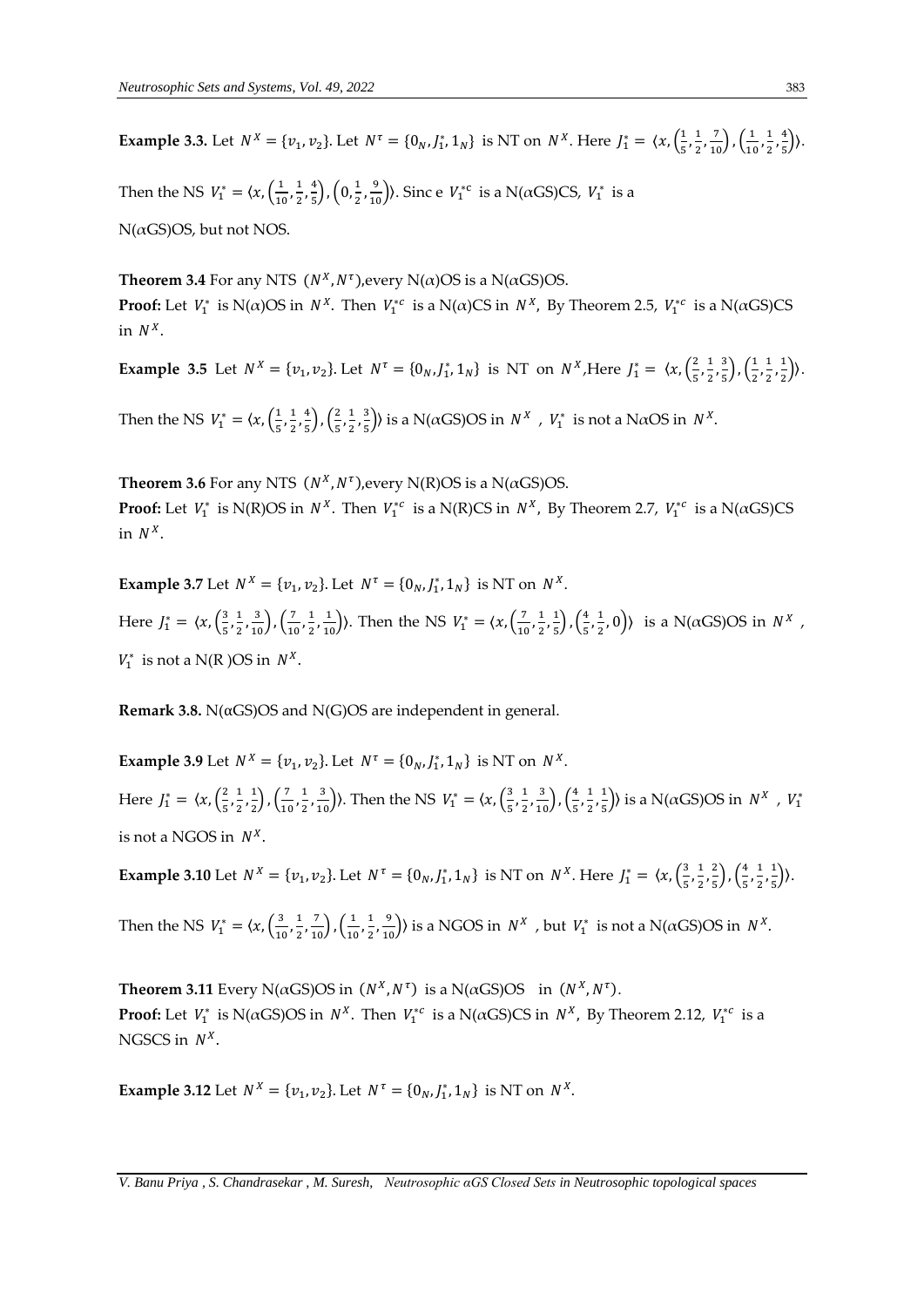Here  $J_1^* = \langle x, \left(\frac{7}{10}\right)$  $\frac{7}{10}$ ,  $\frac{1}{2}$  $\frac{1}{2}, \frac{3}{10}$ ,  $\left(\frac{4}{5}\right)$  $\frac{4}{5}$ ,  $\frac{1}{2}$  $(\frac{1}{2}, \frac{1}{10})$ ). Then the NS  $V_1^* = \langle x, (\frac{1}{5}) \rangle$  $\frac{1}{5}, \frac{1}{2}$  $\frac{1}{2}$ ,  $\frac{4}{5}$  $\frac{4}{5}$ ,  $\left(0, \frac{1}{2}\right)$  $\frac{1}{2}$ ,  $\frac{4}{5}$  $\frac{4}{5}$ ) is a NGSOS in  $N^X$ , but  $V_1^*$  is not a N( $\alpha$ GS)OS in  $N^X$ .

**Remark 3.13.** N(SP)OS is independent of N( $\alpha$ GS)OS.

**Example 3.14** Let  $N^X = \{v_1, v_2\}$ . Let  $N^{\tau} = \{0_N, J_1^*, 1_N\}$  is NT on  $N^X$ .

Here  $J_1^* = \langle x, \left(\frac{3}{10}\right) \rangle$  $\frac{3}{10}, \frac{1}{2}$  $\frac{1}{2}, \frac{3}{5}$  $\frac{3}{5}$ ,  $\left(\frac{2}{5}\right)$  $\frac{2}{5}, \frac{1}{2}$  $\frac{1}{2}$ ,  $\frac{1}{2}$  $\left(\frac{1}{2}\right)$ ). Then the NS  $V_1^* = \langle x, \left(\frac{1}{2}\right) \rangle$  $\frac{1}{2}$ ,  $\frac{1}{2}$  $\frac{1}{2}$ ,  $\frac{2}{5}$  $\frac{2}{5}$ ),  $\left(\frac{3}{5}\right)$  $\frac{3}{5}, \frac{1}{2}$  $\left(\frac{1}{2}, \frac{3}{10}\right)$  is a N(SP)OS in  $N^X$ , but  $V_1^*$ is not a  $N(\alpha$ GS)OS in  $N^X$ .

**Example 3.15** Let  $N^X = \{v_1, v_2\}$ . Let  $N^{\tau} = \{0_N, J_1^*, 1_N\}$  is NT on  $N^X$ .

Here  $J_1^* = \langle x, \frac{3}{10} \rangle$  $\frac{3}{10}, \frac{1}{2}$  $\frac{1}{2}, \frac{7}{10}$ ,  $\left(\frac{2}{5}\right)$  $\frac{2}{5}, \frac{1}{2}$  $\frac{1}{2}$ ,  $\frac{3}{5}$  $\left(\frac{3}{5}\right)$  and  $J_2^* = \langle x, \left(\frac{2}{5}\right)$  $\frac{2}{5}$ ,  $\frac{1}{2}$  $\frac{1}{2}$ ,  $\frac{3}{5}$  $\frac{3}{5}$ ,  $\left(\frac{1}{2}\right)$  $\frac{1}{2}$ ,  $\frac{1}{2}$  $\frac{1}{2}, \frac{1}{2}$  $\frac{1}{2}$ ). Then the NS  $V_1^* =$ 

 $\langle x, \left( \frac{7}{10} \right)$  $\frac{7}{10}$ ,  $\frac{1}{2}$  $\frac{1}{2}, \frac{3}{10}$ ,  $\left(\frac{2}{5}\right)$  $\frac{2}{5}, \frac{1}{2}$  $\frac{1}{2}$ ,  $\frac{3}{5}$  $\frac{3}{5}$ ) is a N( $\alpha$ GS)OS in  $N^X$  but  $V_1^*$  is not a N(SP)OS in  $N^X$ .

**Theorem 3.16** Every N( $\alpha$ GS)OS in  $(N^X, N^{\tau})$  is a N $\alpha$ GOS in  $(N^X, N^{\tau})$ . **Proof:** Let  $V_1^*$  is N( $\alpha$ GS)OS in  $N^X$ . Then  $V_1^{*c}$  is a N( $\alpha$ GS)CS in  $N^X$ , By Theorem 2.23,  $V_1^{*c}$  is a N( $\alpha$ G)CS in  $N^X$ . Hence  $V_1^*$  is a N $\alpha$ GOS in  $N^X$ .

**Example 3.17** Let  $N^X = \{v_1, v_2\}$ . Let  $N^{\tau} = \{0_N, J_1^*, 1_N\}$  is NT on  $N^X$ . Here  $J_1^* = \langle x, \left( \frac{1}{10} \right) \rangle$  $\frac{1}{10}$ ,  $\frac{1}{2}$  $\frac{1}{2}, \frac{7}{10}$ ,  $\left(\frac{3}{10}\right)$  $\frac{3}{10}, \frac{1}{2}$  $\frac{1}{2}$ ,  $\frac{3}{5}$  $\left(\frac{3}{5}\right)$ ). Then the NS  $V_1^* = \langle x, \left(\frac{3}{5}\right) \rangle$  $\frac{3}{5}, \frac{1}{2}$  $\left(\frac{1}{2},\frac{3}{10}\right), \left(\frac{1}{2}\right)$  $\frac{1}{2}$ ,  $\frac{1}{2}$  $\frac{1}{2}$ ,  $\frac{2}{5}$  $\frac{2}{5}$ ) is N $\alpha$ GOS in  $N^X$ , but not  $N(\alpha G S)$ OS in  $N^X$ .

**Theorem 3.18** Every N( $\alpha$ GS)OS in  $(N^X, N^{\tau})$  is a NG $\alpha$ OS in  $(N^X, N^{\tau})$ . **Proof:** Let  $V_1^*$  is N( $\alpha$ GS)OS in  $N^X$ . Then  $V_1^{*c}$  is a N( $\alpha$ GS)CS in  $N^X$ , By Theorem 2.25,  $V_1^{*c}$  is a NG $\alpha$ CS in  $N^X$ . Hence  $V_1^*$  is a NG $\alpha$ OS in  $N^X$ . **Example 3.19** Let  $N^X = \{v_1, v_2\}$ . Let  $N^{\tau} = \{0_N, J_1^*, 1_N\}$  is NT on  $N^X$ .

Here  $J_1^* = \langle x, \left(\frac{2}{5}\right) \rangle$  $\frac{2}{5}, \frac{1}{2}$  $\frac{1}{2}$ ,  $\frac{3}{5}$  $\frac{3}{5}$ ),  $\left(\frac{1}{5}\right)$  $\frac{1}{5}, \frac{1}{2}$  $\frac{1}{2}, \frac{4}{5}$  $\left(\frac{4}{5}\right)$ ). Then the NS  $V_1^* = \langle x, \left(\frac{1}{2}\right) \rangle$  $\frac{1}{2}$ ,  $\frac{1}{2}$  $\frac{1}{2}, \frac{1}{2}$  $\frac{1}{2}$ ),  $\left(\frac{2}{5}\right)$  $\frac{2}{5}$ ,  $\frac{1}{2}$  $\frac{1}{2}$ ,  $\frac{3}{5}$  $\left(\frac{3}{5}\right)$ ) is NG $\alpha$ OS in  $N^X$ , but not  $N(\alpha G S)$ OS in  $N^X$ .

**Theorem 3.2** Let  $(N^X, N^{\tau})$  is NTS. If  $V_1^*$  is a NS of  $N^X$  followed by consequences are equal:  $1. V_1^* \in N \alpha$ GSO $(N^X)$ 

2 . $V \subseteq N^{int}\left(N^{cl}(N^{int}(V_1^*))\right)$  whenever  $V \subseteq V_1^*$  and V is a N(S)CS in  $N^X$ 

3. There exists NOS  $G_1 \subseteq V \subseteq N^{int}(N^{cl}(G))$  where  $G = N^{int}(V_1^*)$ ;  $V \subseteq V_1^*$  and V is a N(S)CS in  $N^X$ **Proof:** (1)  $\Rightarrow$  (2) Let  $V_1^* \in N(\alpha G S)O(N^X)$ . Then  $V_1^{*c}$  is a  $N(\alpha GS)CS$  in  $N^X$ , Therefore  $N^{\alpha cl}(V_1^{*c}) \subseteq \Psi$ , whenever  $V_1^{*c} \subseteq \Psi$  and  $\Psi$  is a N(S)OS in  $N^X$ . i.e.,  $N^{cl}(N^{int}(N^{cl}(V_1^{*c}))) \subseteq \Psi$ . Taking complement on

*V. Banu Priya , S. Chandrasekar , M. Suresh, Neutrosophic αGS Closed Sets in Neutrosophic topological spaces*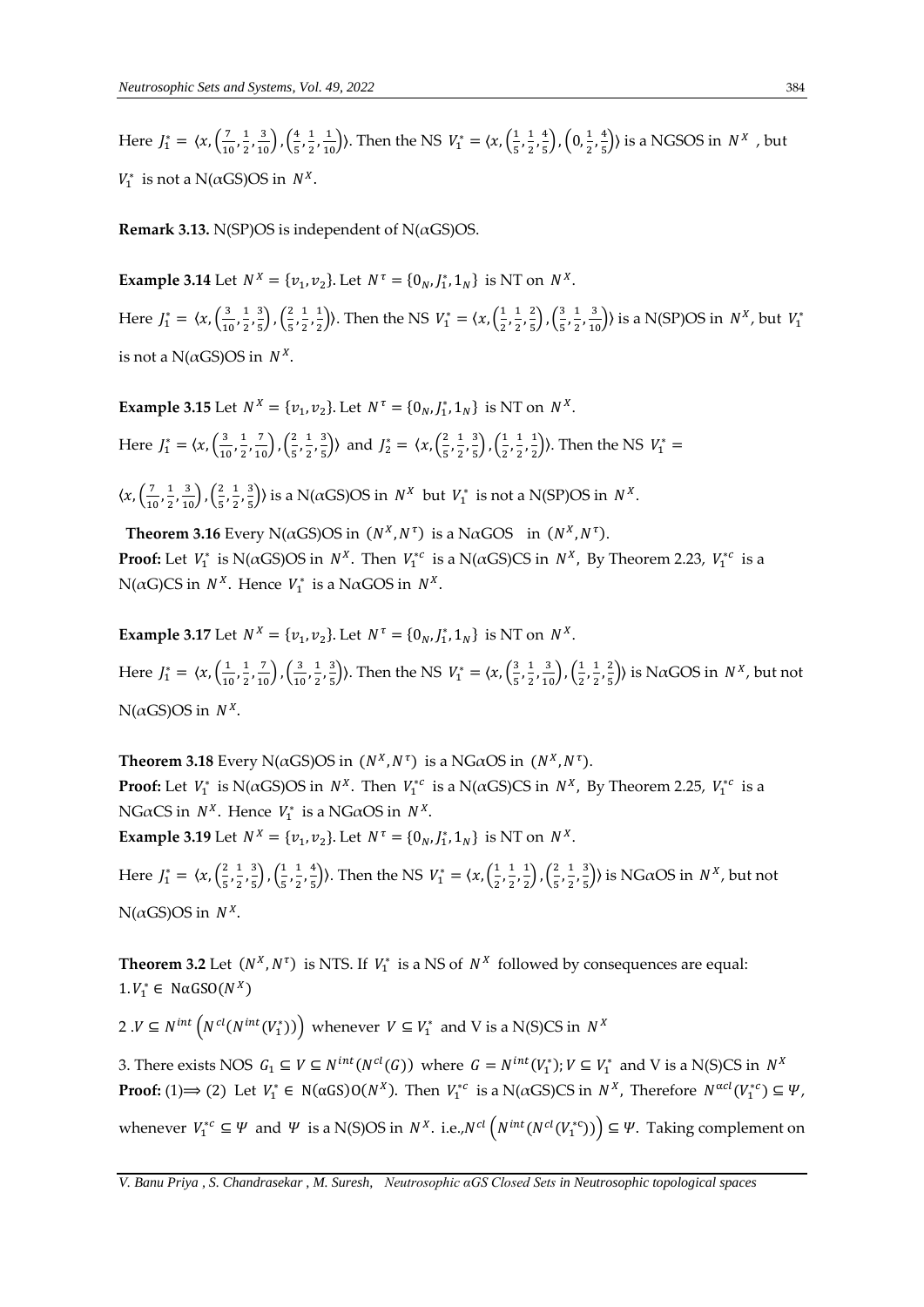both sides, we get 
$$
\left(N^{cl}(N^{int}(N^{cl}(V_1^{*c})))\right)^c = \left(N^{int}(N^{cl}(N^{cl}(V_1^{*c})))\right)^c = N^{int}N^{int}(N^{cl}(N^{cl}(V_1^{*c}))^c =
$$
  
\n $N^{int}(N^{cl}(N^{int}(V_1^{*c})^c) = N^{int}\left(N^{cl}(N^{int}(V_1^{*}))\right) \supseteq \Psi^c$ . This implies  $\Psi^c \subseteq N^{int}\left(N^{cl}(N^{int}(V_1^{*}))\right)$   
\nwhenever  $\Psi^c \subseteq V_1^*$  and  $\Psi^c$  is a N(S)CS in  $N^X$ . Replace  $\Psi^c$  by V, V  $\subseteq N^{int}\left(N^{cl}(N^{int}(V_1^*))\right)$   
\nwhenever  $V \subseteq V_1^*$  and V is a N(S)CS in  $N^X$ .  
\n(2)  $\Rightarrow$  (3) Let V  $\subseteq N^{int}\left(N^{cl}(N^{int}(V_1^*))\right)$  whenever V  $\subseteq V_1^*$  and V is a N(S)CS in  $N^X$ . Hence  
\n $N^{int}(V) \subseteq V \subseteq N^{int}\left(N^{cl}(N^{int}(V_1^*))\right)$ . Then there exists NOS  $J_1^*$  in  $N^X$  such that  $G_1 \subseteq V \subseteq$   
\n $N^{int}(N^{cl}(G))$  where  $G = N^{int}(V_1^*)$  and  $J_1^* = N^{int}(V)$ .  
\n(3)  $\Rightarrow$  (1) Suppose that there exists NOS  $J_1^*$  such that  $J_1^* \subseteq V \subseteq N^{int}(N^{cl}(G))$  where  $G =$   
\n $N^{int}(V_1^*)$ ;  $V \subseteq V_1^*$  and V is a N(S)CS in  $N^X$ . It is clear that  $(N^{int}(N^{cl}(G)))^c \subseteq V^c$ . That is  
\n $\left(N^{int}\left(N^{int}(V_1^{*c}))\right)\right)^c \subseteq V^c$ . This implies  $N^{cl}\left(N^{cl}(N^{int}(V_1^*))\right)^c \subseteq V^c$ . Therefore  
\n $N^{cl}\left(N^{int}(N^{int}(V_1^{*c}))\right) \subseteq V^c, V_1^*c \$ 

**Theorem 3.21** Let  $(N^X, N^{\tau})$  is NTS. Then for every  $V_1^* \in N\alpha$ GSO $(N^X)$  and for every  $V_1^* \in$  $NS(N^X), N^{\alpha int}(V_1^*) \subseteq V_2^* \subseteq V_1^*$  implies  $V_2^* \in N\alpha GSO(N^X).$ 

**Proof:** By hypothesis,  $N^{\text{aint}}(V_1^*) \subseteq V_2^* \subseteq V_1^*$ . Taking complement on both sides, we get  $V_1^{*c} \subseteq V_2^{*c} \subseteq V_2^*$  $(N^{\alpha int}(V_1^*))^c$ . Let  $V_2^{*c} \subseteq \Psi$  and  $\Psi$  is N(S)OS in  $N^X$ . Since  $V_1^{*c} \subseteq V_2^{*c}$ .  $V_1^{*c} \subseteq \Psi$ . Since  $V_1^{*c}$  is a  $N(\alpha GS)CS, N^{\alpha int}(V_1^{*c}) \subseteq \Psi$ . Also  $V_2^{*c} \subseteq (N^{\alpha int}(V_1^*))^c = N^{\alpha cl}(V_1^{*c})$ . Therefore  $N^{\alpha cl}(V_2^{*c}) \subseteq N^{\alpha cl}(V_1^{*c}) \subseteq$ Ψ. Hence  $V_2^{*c}$  is a N(αGS)CS in  $N^X$ . This implies  $V_2^*$  is a N(αGS)OS in  $N^X$ .i.e., $V_2^* \in \text{NaGSO}(N^X)$ .

**Remark 3.22.** The union of any two N( $\alpha$ GS)OS in  $(N^X, N^{\tau})$  is not a N( $\alpha$ GS)OS in  $(N^X, N^{\tau})$ .

**Example 3.23** Let  $N^X = \{v_1, v_2\}$ . Let  $N^{\tau} = \{0_N, J_1^*, 1_N\}$  is NT on  $N^X$ . Here  $J_1^* = \langle x, \left(\frac{3}{10}\right) \rangle$  $\frac{3}{10}, \frac{1}{2}$  $\frac{1}{2}, \frac{3}{5}$  $\frac{3}{5}$ ,  $\left(\frac{1}{5}\right)$  $\frac{1}{5}, \frac{1}{2}$  $(\frac{1}{2}, \frac{7}{10})$ ). Then the NS  $V_1^* = \langle x, (\frac{3}{5}) \rangle$  $\frac{3}{5}, \frac{1}{2}$  $\frac{1}{2}, \frac{1}{5}$  $\frac{1}{5}$ ,  $\left(\frac{1}{10}\right)$  $\frac{1}{10}$ ,  $\frac{1}{2}$  $\frac{1}{2}, \frac{4}{5}$  $\frac{4}{5}$ ) and  $V_2^* = \langle x, \left(\frac{1}{5}\right) \rangle$  $\frac{1}{5}, \frac{1}{2}$  $\frac{1}{2}, \frac{7}{10}$ ,  $\left(\frac{4}{5}\right)$  $\frac{4}{5}$ ,  $\frac{1}{2}$  $(\frac{1}{2}, \frac{1}{10})$  are N(αGS)OS in *N<sup>x</sup>*, but *V*<sub>1</sub><sup>\*</sup> ∪ *V*<sub>2</sub><sup>\*</sup> =  $\langle x, (\frac{3}{5}, \frac{1}{10})^2 \rangle$  $\frac{3}{5}, \frac{1}{2}$  $\frac{1}{2}$ ,  $\frac{1}{5}$  $\frac{1}{5}$ ),  $\left(\frac{4}{5}\right)$  $\frac{4}{5}, \frac{1}{2}$  $\left(\frac{1}{2},\frac{1}{10}\right)$  is not an  $N(\alpha G S)$ OS in  $N^X$ .

**Theorem 3.24** A NS  $V_1^*$  of a NTS  $(N^X, N^{\tau})$  is a N( $\alpha$ GS)OS if and only if  $F \subseteq N^{\alpha int}(V_1^*)$  whenever  $F \subseteq V_1^*$  and F is a N(S)CS in  $N^X$ .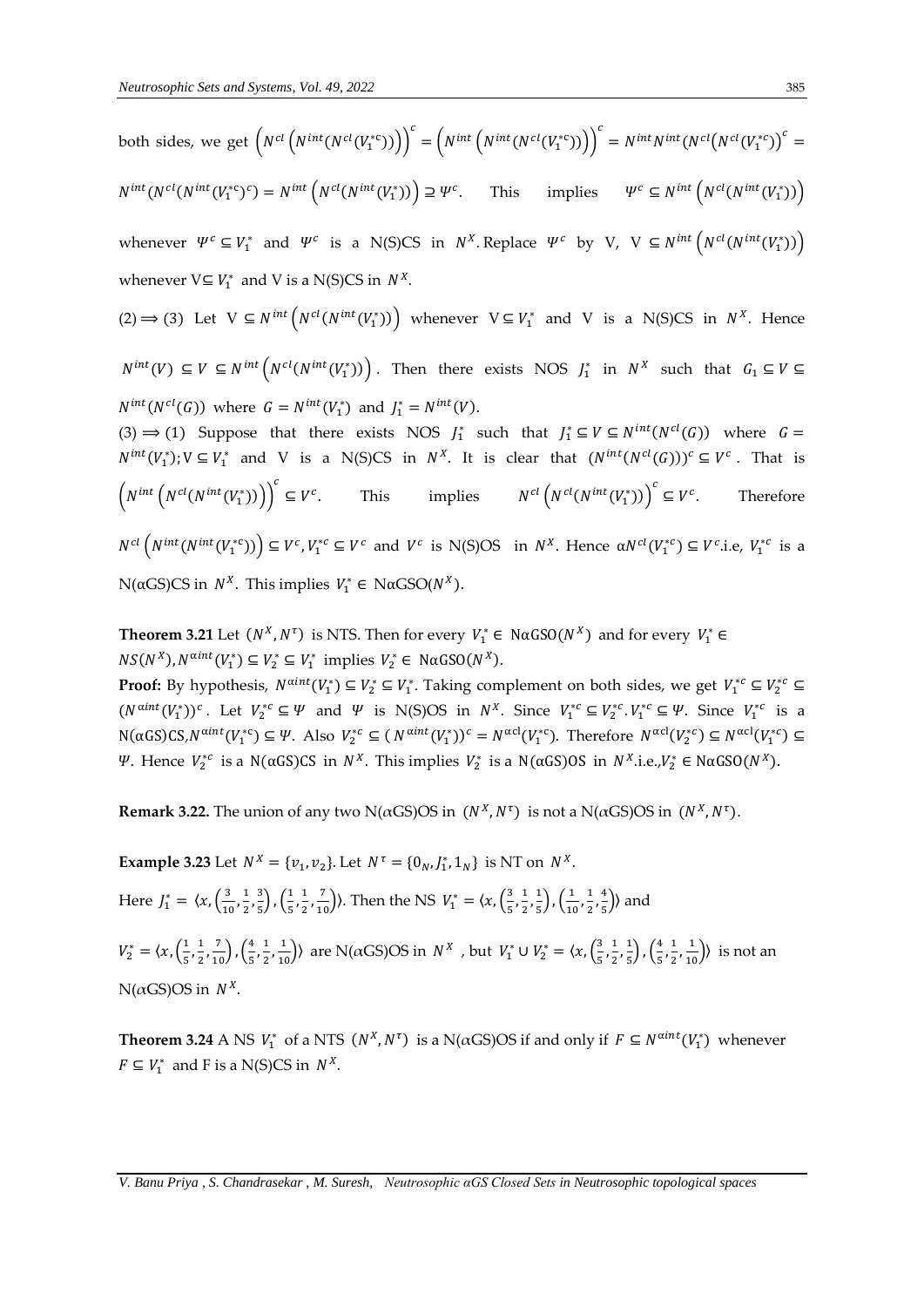**Proof:** Necessary Part: Suppose  $V_1^*$  is a N( $\alpha$ GS)OS in  $N^X$ . Let F is N(S)CS in  $N^X$  and  $F \subseteq V_1^*$ . Then  $F^c$  is a N(S)OS in  $N^X$  such that  $V_1^{*c} \subseteq F^c$ . Since  $V_1^{*c}$  is a N( $\alpha$ GS)CS, we have  $N^{\alpha cl}(V_1^{*c}) \subseteq F^c$ . Hence  $(N^{\text{aint}}(V_1^*))^c \subseteq F^c$ . Therefore  $F \subseteq N^{\text{aint}}(V_1^*)$ . Sufficient Part: Let  $V_1^*$  is NS in  $N^X$  and let  $F \subseteq N^{\text{aint}}(V_1^*)$  whenever F is a N(S)CS in  $N^X$  and  $F \subseteq$  $V_1^*$ . Then  $V_1^{*c} \subseteq F^c$  and  $F^c$  is a N(S)OS. By hypothesis ,  $(N^{\text{aint}}(V_1^*))^c \subseteq F^c$  , which implies  $N^{\alpha cl}(V_1^{*c}) \subseteq F^c$ . Therefore  $V_1^{*c}$  is a N( $\alpha$ GS)CS in  $N^X$ . Hence  $V_1^*$  is a N( $\alpha$ GS)OS in  $N^X$ .

#### **4. Conclusion**

In this paper, Neutrosophic αGS closed sets and Neutrosophic αGS open sets are introduced and discussed some of its basic properties and their relationships with existing Neutrosophic closed and open sets. In future, this set can be extended with various results and their applications. this is a very initial work it can be applicable in Neutrosophic supra topological spaces, Neutrosophic crisp topological spaces and Neutrosophic n -topological spaces

#### **References**

- [1] Abdel-Basset, M., Gamal, A., Son, L. H., & Smarandache, F. (2020). A Bipolar Neutrosophic Multi Criteria Decision Making Framework for Professional Selection. Applied Sciences, 10(4), 1203.
- [2] Abdel-Basset, M., Mohamed, R., Zaied, A. E. N. H., Gamal, A., & Smarandache, F. (2020). Solving the supply chain problem using the best-worst method based on a novel Plithogenic model. In Optimization Theory Based on Neutrosophic and Plithogenic Sets (pp. 1-19). Academic Press.
- [3] Abdel-Basset, Mohamed, et al. "An integrated plithogenic MCDM approach for financial performance evaluation of manufacturing industries." Risk Management (2020): 1-27.
- [4] Abdel-Basst, M., Mohamed, R., & Elhoseny, M. (2020). A novel framework to evaluate innovation value proposition for smart product-service systems. Environmental Technology & Innovation, 101036.
- [5] Abdel-Basst, Mohamed, Rehab Mohamed, and Mohamed Elhoseny. "< covid19> A model for the effective COVID-19 identification in uncertainty environment using primary symptoms and CT scans." Health Informatics Journal (2020): 1460458220952918.
- [6] K.Atanassov, Intuitionistic fuzzy sets, Fuzzy Sets and Systems 20,87-95. (1986)
- [7] I. Arokiarani, R. Dhavaseelan, S. Jafari, M. Parimala: [On Some New Notions and Functions in](http://fs.unm.edu/NSS/OnSomeNewNotionsAndFunctionsInNeutrosophic.pdf)  [Neutrosophic topological spaces ,](http://fs.unm.edu/NSS/OnSomeNewNotionsAndFunctionsInNeutrosophic.pdf) *Neutrosophic Sets and Systems*, Vol. 16 **(2017),** pp. 16-19. [doi.org/10.5281/zenodo.831915.](https://doi.org/10.5281/zenodo.831915)
- [8] A. Atkinswestley S. Chandrasekar, Neutrosophic Weakly  $G^*$ -closed sets, Advances in Mathematics: Scientific Journal 9 (2020), no.5, 2853–2861.
- [9] A. Atkinswestley S. Chandrasekar, Neutrosophic g#S closed sets in Neutrosophic topological spaces, Malaya Journal of Matematik, Vol. 8, No. 4, 1786-1791, 2020
- [10] A. Atkinswestley S. Chandrasekar, Neutrosophic g\*-Closed Sets and its maps, Neutrosophic Sets and Systems, Vol. 36, 2020,96-107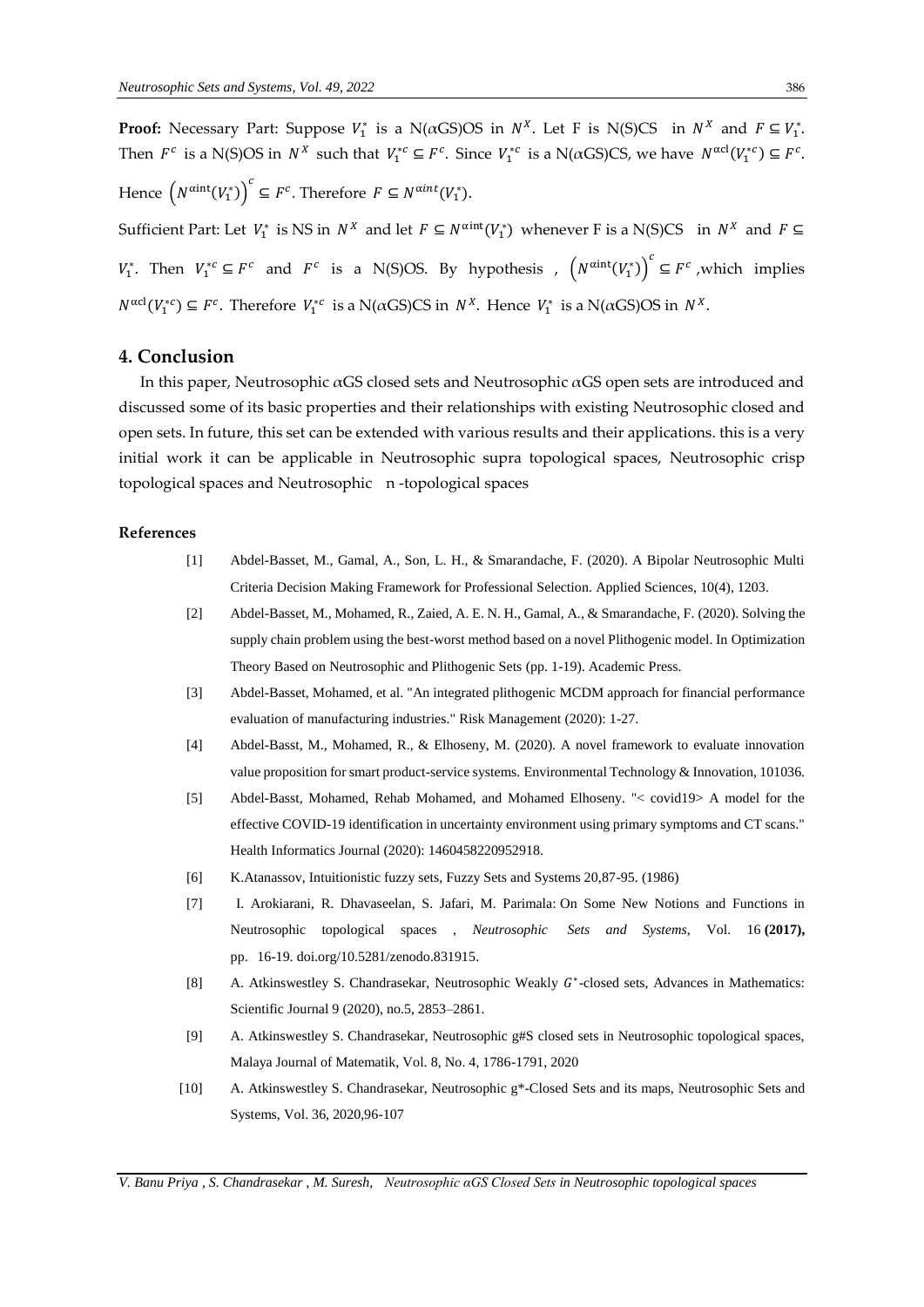- [11] A. Atkinswestley S. Chandrasekar [,Neutrosophic G\\*-Closed Sets and Its Applications,](https://link.springer.com/content/pdf/10.1007/978-981-33-4646-8.pdf#page=154) Mathematical Analysis and Computing:, Springer Nature December 23–24, 147,
- [12] V. Banupriya S.Chandrasekar: [Neutrosophic αgs Continuity and Neutrosophic αgs Irresolute Maps,](http://fs.unm.edu/NSS/NeutrosophicContinuity.pdf)  Neutrosophic Sets and Systems, vol. 28, **2019,** pp. 162-170. DOI: [10.5281/zenodo.3382531](https://zenodo.org/record/3382531#.XWpDA3uxXIU)
- [13] V. Banu Priya,,S. Chandrasekar and M. Suresh, Neutrosophic α-generalized semi homeomorphisms, Malaya Journal of Matematik, Vol. 8, No. 4, 1824-1829, 2020.
- [14] V. Banu Priya, S. Chandrasekar, and M. Suresh, Neutrosophic Strongly  $\alpha$ -Generalized Semi Closed Sets, Advances in Mathematics: Scientific Journal 9 (2020), no.10, 8605–8613
- [15] Charles Le, Preamble to Neutrosophy and Neutrosophic Logic, Multiple-Valued Logic / An International Journal, Taylor & Francis, UK & USA, Vol. 8, No. 3, 285-295, June 2002.
- [16] R.Dhavaseelan, S.Jafari, and Hanifpage.md.: Neutrosophic generalized α-contra-continuity, *creat. math. inform.* 27, no.2, 133 - 139,(2018)
- [17] R. Dhavaseelan, and S.Jafari .: "Generalized Neutrosophic closed sets", New Trends in Neutrosophic Theory and Applications,II(2018), 261–273.
- [18] FlorentinSmarandache.:, Neutrosophic and NeutrosophicLogic, *First International Conference* On Neutrosophic, Neutrosophic Logic, Set, Probability, and Statistics University of New Mexico, Gallup, NM 87301, USA, *smarand@unm.edu*,(2002)
- [19] FloretinSmarandache.:, Neutrosophic Set: A Generalization of Intuitionistic Fuzzy set, *Journal of Defense Resources Management*1,107-114,(2010).
- [20] P.Ishwarya, and K.Bageerathi., On Neutrosophic semiopen sets in NTSs, *International Jour. Of Math. Trends and Tech.* , 214-223,(2016).
- [21] D.Jayanthi, αGeneralized closed Sets in NTSs, *International Journal of Mathematics Trends and Technology (IJMTT)*- Special Issue ICRMIT March (2018).
- [22] A.Mary Margaret, and M.Trinita Pricilla.,Neutrosophic Vague Generalized Pre-closed Sets in Neutrosophic Vague Topological Spaces,*International Journal of Mathematics And its Applications,*Volume 5, Issue 4-E, 747-759.(2017).
- [23] C.Maheswari, M.Sathyabama, S.Chandrasekar.,:,Neutrosophic generalized b-closed Sets In Neutrosophic topological spaces,*Journal of physics Conf. Series* 1139 (2018) 012065.doi:10.1088/1742-6596/1139/1/012065
- [24] C.Maheswari, S. Chandrasekar , Neutrosophic gb-closed Sets and Neutrosophic gb-Continuity, Neutrosophic Sets and Systems, Vol. 29, 2019,89-99
- [25] C.Maheswari, S. Chandrasekar , Neutrosophic bg-closed Sets and its Continuity, NeutrosophicSets and Systems, Vol. 36, 2020,108-120.
- [26] T Rajesh kannan , S.Chandrasekar,Neutosophic ωα-closed sets in Neutrosophic topological spaces, Journal Of Computer And Mathematical Sciences,vol.9(10),1400-1408 October 2018.
- [27] T Rajesh kannan ,S.Chandrasekar, Neutosophic α-continuous multifunction in Neutrosophic topological spaces, The International Journal of Analytical and Experimental Modal Analysis, Volume XI,IssueIX, September 2019,1360-9367